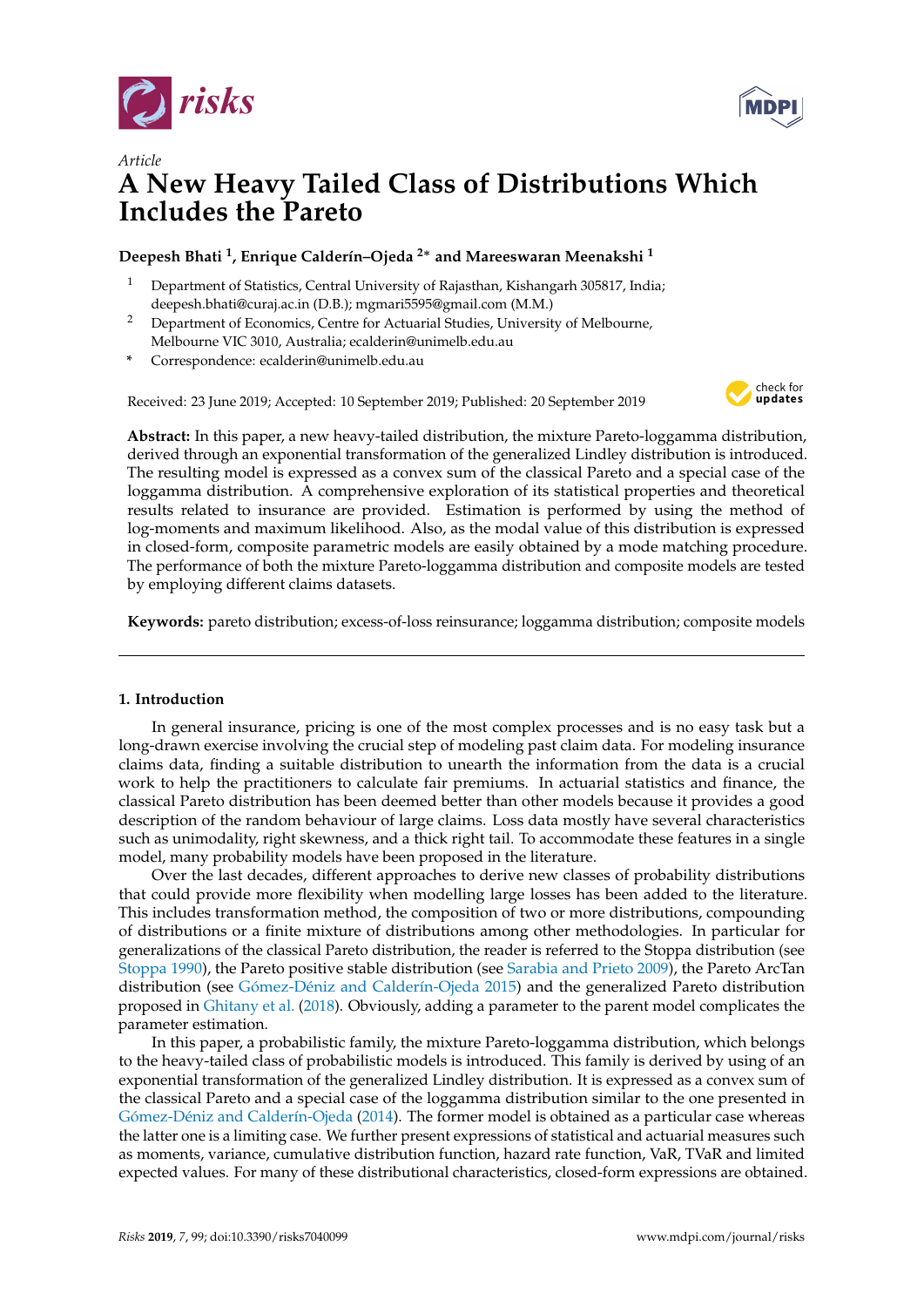Estimation of the parameters of this distribution can be easily calculated by the maximum likelihood method by using the numerical search of the maximum and also by the method of log-moments.

In many instances, composite distributions give a reasonably good fit as compared to classical distributions since the former models have the advantage of accommodating both low magnitude values with a high frequency as well as large magnitude figures with low frequency. [Cooray](#page-15-5) [and Ananda](#page-15-5) [\(2005\)](#page-15-5) introduced a composite lognormal-Pareto distribution with restricted mixing weights. [Scollnik](#page-15-6) [\(2007\)](#page-15-6) improved the composite lognormal-Pareto model by allowing flexible mixing weights. [Bakar et al.](#page-15-7) [\(2015\)](#page-15-7) considered several probabilistic models in place of lognormal and Pareto distribution using the approach discussed in [Scollnik](#page-15-6) [\(2007\)](#page-15-6). Recently, [Calderín-Ojeda and Kwok](#page-15-8) [\(2016\)](#page-15-8) introduced a new class of composite model using mode-matching procedure. They derived composite models using lognormal and Weibull distributions with a Stoppa model, a generalization of the Pareto distribution. As there exists a closed-form expression for the modal value of this new model, in this article, we use the mode-matching procedure to derive new composite models based on this distribution.

The structure of the paper is organized as follows. In Section [2,](#page-1-0) we present the genesis of the new distribution, and discuss its relationship with other distributions. Besides, the most relevant distributional properties are studied in the same section. Also, different estimation methods are examined. Finally, composite models based on the proposed distribution are derived. Next, in Section [3,](#page-8-0) some results related to insurance are displayed. Numerical applications are displayed in Section [4](#page-11-0) together with the derivation of some income indices. The last section concludes the paper.

#### <span id="page-1-0"></span>**2. The** MPLG **Distribution and Its Properties**

It can be easily seen that the following expression

<span id="page-1-1"></span>
$$
f_X(x|\theta, \lambda, x_0) = \frac{\theta^2}{x(\theta + \lambda)} \left(\frac{x}{x_0}\right)^{-\theta} \left(1 + \lambda \log\left(\frac{x}{x_0}\right)\right) \qquad x \ge x_0 > 0 \tag{1}
$$

with  $\lambda \geq 0$  and  $\theta > 0$  is a genuine probability density function (pdf). Here  $\theta$ ,  $\lambda$  are shape parameter and  $x_0$  is scale parameter (see the Appendix [A\)](#page-13-0). Note that the pdf [\(1\)](#page-1-1) can be written as a convex sum of the classical Pareto distribution and a special case of the loggamma distribution. The former model is obtained when  $\lambda = 0$  and the latter one for  $\lambda \to \infty$ . Observe that the pdf of the loggamma distribution considered in this work is

$$
f_X(x|\theta,\gamma,x_0)=\frac{\theta^{\gamma}}{x_0\,\Gamma(\gamma)}\left(\frac{x}{x_0}\right)^{-(\theta+1)}\log\left(\frac{x}{x_0}\right)^{\gamma-1},
$$

with  $\theta$ ,  $\gamma > 0$  and  $x \geq x_0$ . In our model it is assumed that  $\gamma = 2$ .

The cumulative distribution function (cdf), survival function (sf) and hazard rate function of a random variable (rv) with pdf [\(1\)](#page-1-1) are respectively given, for  $x \ge x_0$ , as

<span id="page-1-3"></span>
$$
F_X(x) = 1 - \frac{\left(\theta + \lambda + \theta \lambda \log\left(\frac{x}{x_0}\right)\right)}{\theta + \lambda} \left(\frac{x}{x_0}\right)^{-\theta},\tag{2}
$$

<span id="page-1-4"></span>
$$
\bar{F}_X(x) = \frac{\left(\theta + \lambda + \theta \lambda \log\left(\frac{x}{x_0}\right)\right)}{\theta + \lambda} \left(\frac{x}{x_0}\right)^{-\theta},\tag{3}
$$

<span id="page-1-2"></span>
$$
h_X(x) = \frac{\theta}{x} \left( 1 - \frac{\lambda}{\theta + \lambda + \theta \lambda \log\left(\frac{x}{x_0}\right)} \right). \tag{4}
$$

Henceforth, a continuous rv *X* that follows ([1](#page-1-1)) will be called as mixture Pareto-loggamma distribution and denoted as  $MPLG(\theta, \lambda, x_0)$ . The shape of the pdf given in [\(1\)](#page-1-1) is shown in Figure [1](#page-2-0) for different values of the parameters  $\theta$  and  $\lambda$  and a fixed  $x_0$ . It is observable that the larger is the value of *θ*, the thinner is the tail. On the contrary, the thickness of the tail decreases when *λ* drops.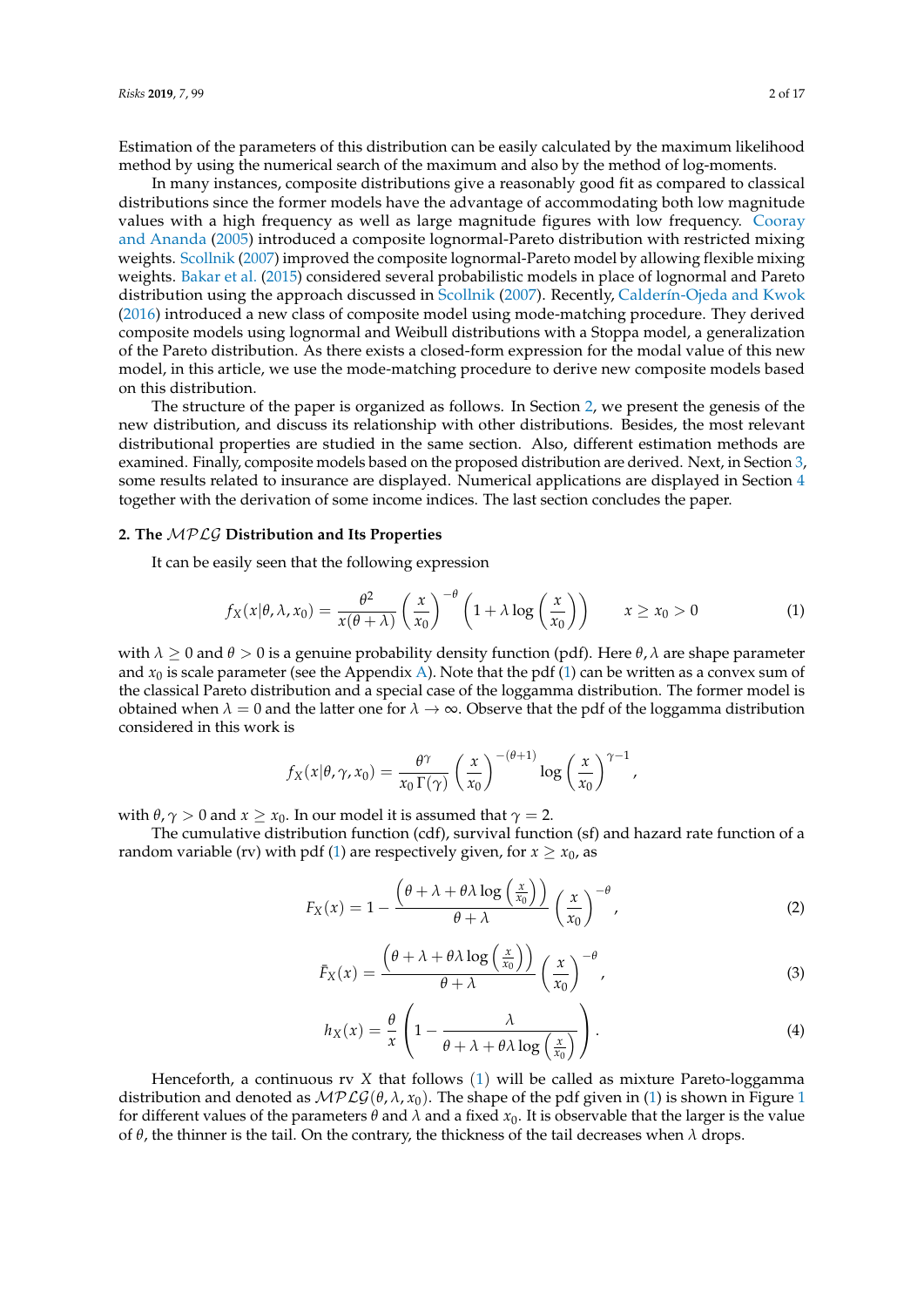<span id="page-2-0"></span>

**Figure 1.** Graphs of the pdf [\(1\)](#page-1-1) for different values of parameter  $\theta$ ,  $\lambda$  and fixed value of  $x_0$ .

Undoubtedly, the single parameter Pareto distribution is one of the most attractive distributions in statistics; a power-law probability distribution found in a large number of real-world situations inside and outside the field of economics. Furthermore, it is usually used as a basis for Excess of Loss quotations as it gives a pretty good description of the random behavior of large losses. In this sense, many probability distributions can be used for modelling single loss amounts. Then, if the loss is assumed to follow the pdf [\(1\)](#page-1-1), we have that  $\theta$  defines the tail behavior of the distribution.

Below, the hazard rate function has been plotted in Figure [2](#page-2-1) for different values of the parameters *θ* and *λ* for fixed  $x_0$ . It is observable that the hazard rate function increases when the parameter *θ* grows and the parameter  $\lambda$  declines.

<span id="page-2-1"></span>

**Figure 2.** Graphs of the hazard rate function [\(4\)](#page-1-2) for different values of parameter *θ*, *λ* and for fixed value of  $x_0$ .

The next result shows the relationship between the  $MPLG$  and the Generalized Lindley distribution, which is extensively used in lifetime analysis and reliability.

**Remark 1.** *The*  $MPLG(\theta, \lambda, x_0)$  *distribution can be also obtained by taking*  $X = x_0 \exp\{Y\}$ *, where Y follows a generalized Lindley distribution with density*

<span id="page-2-2"></span>
$$
g_Y(y) = \frac{\theta^2}{(\theta + \lambda)} (1 + \lambda y) \exp\{-\theta y\}, \quad y > 0, \lambda, \theta > 0.
$$
 (5)

From this result, it is straightforward to generate random variates from the  $MPLG(\theta, \lambda, x_0)$ distribution by observing that the pdf given in [\(5\)](#page-2-2), can be rewritten as

$$
w(y) = p a_1(y) + (1 - p) a_2(y),
$$

where  $p = \frac{\theta}{\theta}$  $\frac{\partial}{\partial t} + \lambda$ , *a*<sub>1</sub>(·) is the pdf of the exponential distribution with mean  $1/\theta$  and *a*<sub>2</sub>(·) is the pdf of the Erlang distribution with shape parameter 2 and rate parameter *θ*. Then, a random variate from the MPLG distribution, *x*, can be generated following a modification of the algorithm presented in [Ghitany et al.](#page-15-9) [\(2008\)](#page-15-9) as shown below.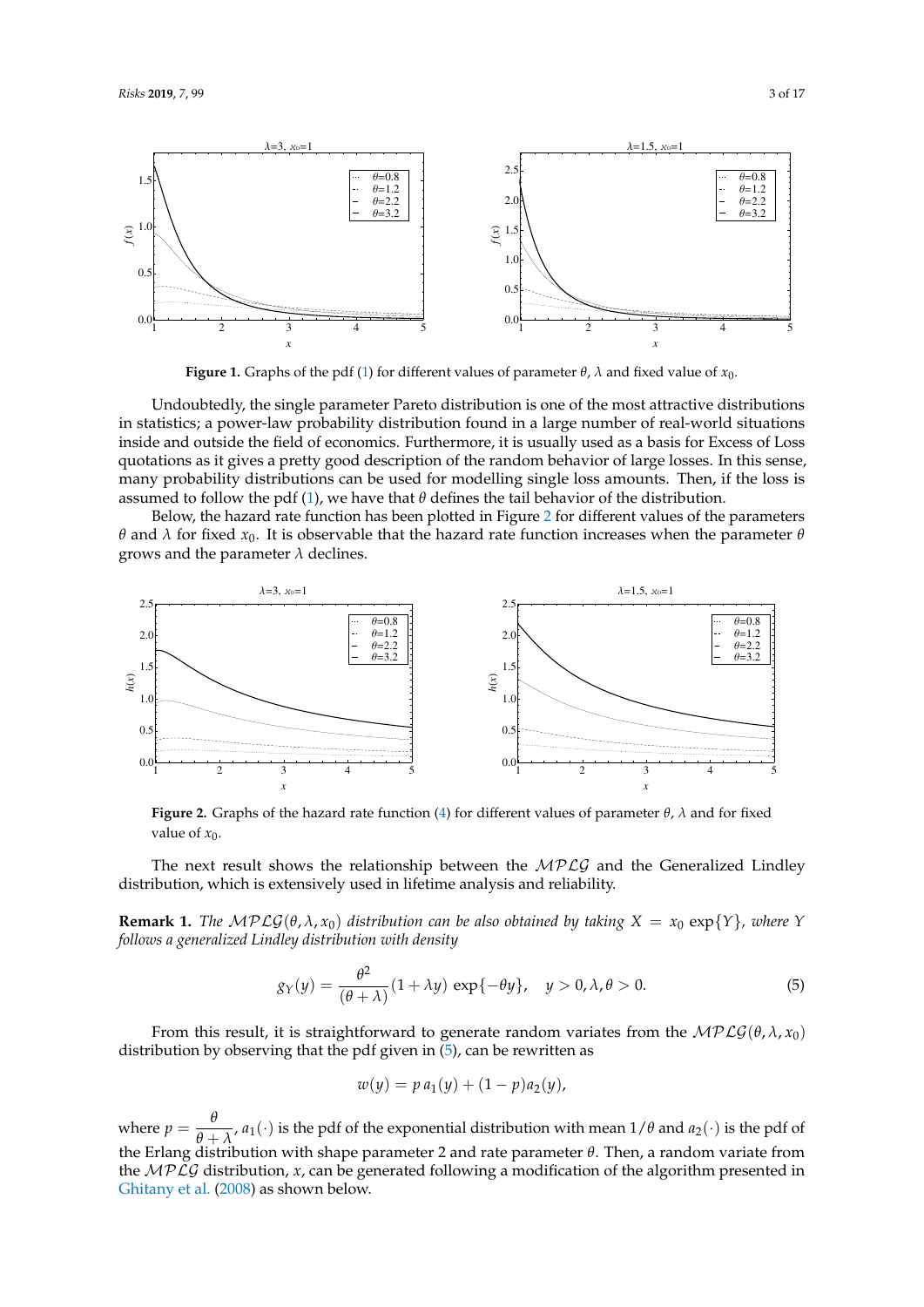- Generate two random numbers  $u_1$  and  $u_2$  from the standard uniform distribution,  $U(0, 1)$ .
- Generate random variates  $\tilde{a}_1$  from the exponential distribution with mean  $1/\theta$  and  $\tilde{a}_2$  from the Erlang distribution with shape parameter 2 and rate parameter *θ* by using *u*1.
- If  $u_2 \leq p$ , then set  $y = \tilde{a}_1$ ; otherwise, set  $y = \tilde{a}_2$ .
- Generate  $x = x_0 \exp\{y\}$ .

Observe that an analogous algorithm could be implemented by using the fact that [\(1\)](#page-1-1) is a convex sum of the densities of Pareto and loggamma distributions.

# *2.1. Moments and Log-Moments*

The *r*th raw moment of  $\mathcal{MPLG}(\theta, \lambda, x_0)$  is given by

$$
\mathbb{E}(X^r) = \frac{\theta^2 x_0^r (\theta + \lambda - r)}{(\theta + \lambda)(r - \theta)^2} \qquad \theta \neq r.
$$

In particular, we have that

$$
\mu = \mathbb{E}(X) = \frac{\theta^2 x_0 (\theta + \lambda - 1)}{(\theta - 1)^2 (\theta + \lambda)}, \qquad \theta \neq 1 \text{ and}
$$

$$
\mathbb{E}(X^2) = \frac{\theta^2 x_0^2 (\theta + \lambda - 2)}{(\theta + \lambda)(2 - \theta)^2}, \qquad \theta \neq 2.
$$

The variance is given by

$$
\mathbb{V}(X) = \frac{\theta^2 x_0^2 (\theta + \lambda - 2)}{(\theta + \lambda)(2 - \theta)^2} - \left(\frac{\theta^2 x_0 (\theta + \lambda - 1)}{(\theta + \lambda)(1 - \theta)^2}\right)^2, \qquad \theta \neq 1, 2.
$$
 (6)

Remark 1 can be used to obtain the *r*th raw log-moment of the density [\(1\)](#page-1-1)

<span id="page-3-0"></span>
$$
l_s = \mathbb{E}\left(\log\left(\frac{X}{x_0}\right)\right)^s = \frac{s!(\theta + \lambda + \lambda s)}{\theta^s(\theta + \lambda)}.
$$
\n(7)

The moment estimator of  $\theta$  and  $\lambda$  with known  $x_0$  can be simply derived from [\(7\)](#page-3-0).

# *2.2. Unimodality*

The modal value of the  $MPLG$  distribution can be found by taking the first derivative of the pdf [\(1\)](#page-1-1),

<span id="page-3-1"></span>
$$
f'(x) = \frac{\theta^2 x_0^{\theta} x^{-\theta - 2}}{\theta + \lambda} \left( \lambda - (1 + \theta) \left( 1 + \lambda \log \left( \frac{x}{x_0} \right) \right) \right),\tag{8}
$$

then, by setting [\(8\)](#page-3-1) equal to zero and solving for *x*, the mode is  $x_m = x_0 \exp \left\{ \frac{\lambda - \theta - 1}{\lambda(\theta + 1)} \right\}$  $\Big\}$ . If  $\lambda \leq \theta + 1$ , then the mode is at  $x_m = x_0$ .

#### *2.3. Stochastic Ordering*

Many parametric families of distributions can be ordered by some stochastic orders according to the value of their parameters. A rv  $X_1$  is said to be stochastically smaller  $(X_1 \leq_{st} X_2)$  than  $X_2$  if  $F_{X_1}(x) \geq F_{X_2}(x)$  for all *x*. The formal definition of stochastic ordering is

**Definition 1.** Let  $X_1$  and  $X_2$  be continuous random variables with densities  $f_1$  and  $f_2$ , respectively, such that  $f_2(x)$  $f_{1}(x)$  is non-decreasing over the union of the supports of  $X_1$  and  $X_2$ . Then  $X_1$  is said to be smaller than  $X_2$  in *the likelihood ratio order.*  $(X_1 \leq_{lr} X_2)$  *(see Section 1.C of [Shaked and Shanthikumar](#page-15-10) [\(2007\)](#page-15-10)).*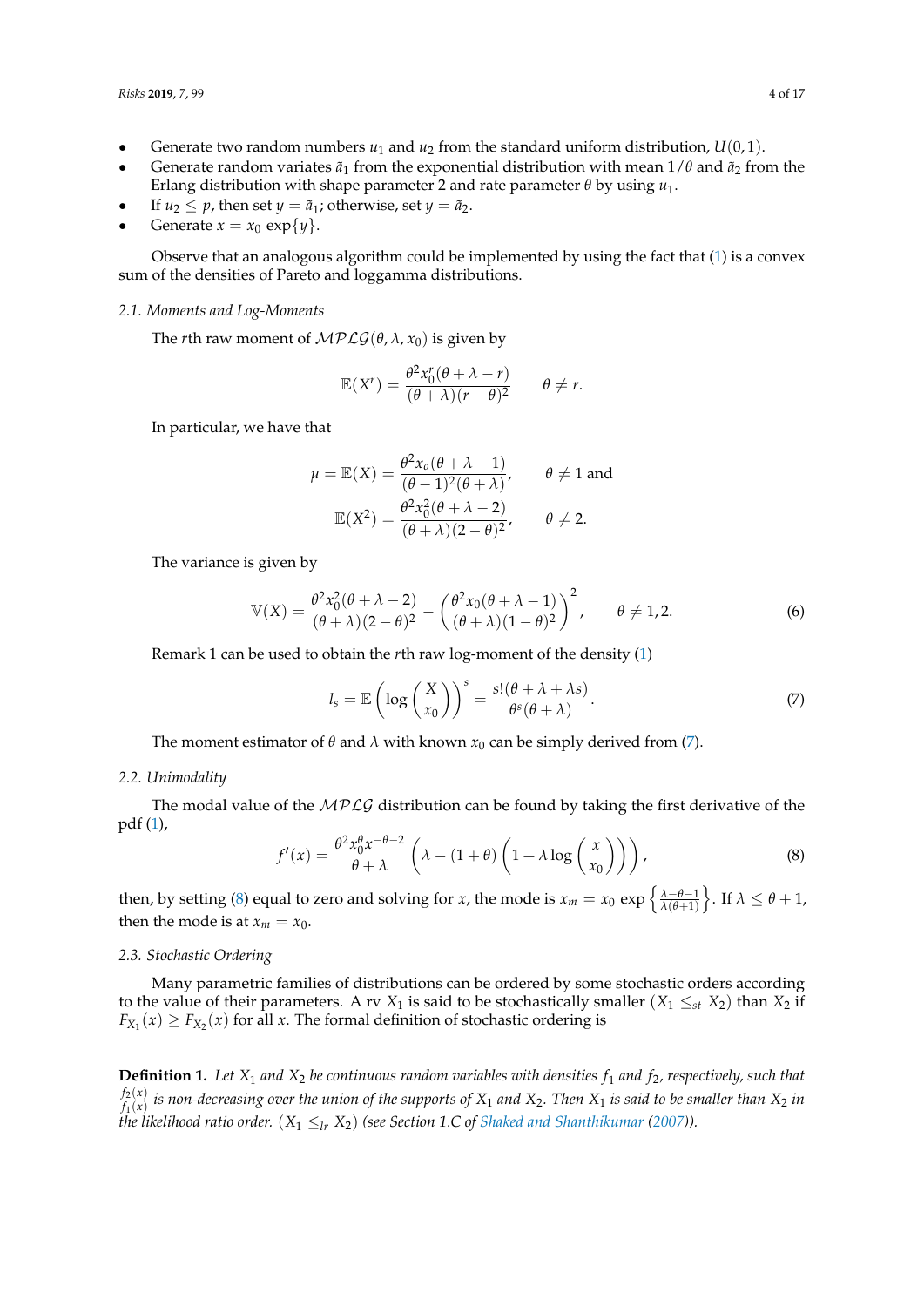Similarly, a rv can be also ordered for stochastic (distribution function), hazard rate and mean excess orders when the following results hold:

- (i) Stochastic order  $(X_1 \leq_{st} X_2)$  if  $F_{X_1}(x) \geq F_{X_2}(x)$  for all  $x$ .
- (ii) Hazard rate order  $(X_1 \leq_{hr} X_2)$  if  $h_{X_1}(x) \geq h_{X_2}(x)$  for all *x*.
- (iii) Mean excess order  $(X_1 \leq_{me} X_2)$  if  $e_{X_1}(x) \geq e_{X_2}(x)$  for all  $x$ , where  $e_X(\cdot)$  is mean excess function given in expression [\(17\)](#page-8-1).

Using Theorem 1.C.1 and Theorem 2.A.1 of [Shaked and Shanthikumar](#page-15-10) [\(2007\)](#page-15-10), the above stochastic orders hold following implications result

<span id="page-4-1"></span>
$$
(X_1 \leq_{lr} X_2) \Rightarrow (X_1 \leq_{hr} X_2) \Rightarrow (X_1 \leq_{me} X_2)
$$
  

$$
\downarrow \qquad (X_1 \leq_{st} X_2).
$$
 (9)

This gives rise to Proposition [1.](#page-4-0)

<span id="page-4-0"></span>**Proposition 1.** Let  $X_1$  and  $X_2$  be two rv's having MPLG distribution with parameters  $(\theta_i, \lambda_i, x_{0i})$   $i = 1, 2$ . *Then following results hold*

- *i. If*  $x_{01} = x_{02}$ ,  $\theta_1 \ge \theta_2$  *and*  $\lambda_1 \le \lambda_2$ , *then*  $X_1 \le_{lr} X_2$ ,  $X_1 \le_{hr} X_2$  *and*  $X_1 \le_{st} X_2$
- *ii. If*  $x_{01} \le x_{02}$ ,  $\theta_1 = \theta_2$  and  $\lambda_1 = \lambda_2$ , then  $X_1 \le x_{11}$ ,  $X_2$ ,  $X_1 \le x_{12}$  and  $X_1 \le x_{12}$ .

**Proof.** See the Appendix [A.](#page-13-0)  $\Box$ 

#### *2.4. Integrated Tail Distribution and Equilibrium Hazard Rate*

As we have already seen previously, the proposed distribution can be viewed as a mixture of two thick-tailed distributions, the Pareto and loggamma models, thus it can be used to describe events that include heavy-tailed behaviour. In this particular, we define another distribution function called Integrated tail distribution (ITD) (also known as equilibrium distribution)  $F_e(x)$  which often appears in insurance fields (see [Yang](#page-16-0) [2004\)](#page-16-0). The ITD has many interesting applications, e.g., approximation of the ruin function (see [Yang](#page-16-0) [2004\)](#page-16-0) or characterisation of the tail of the distribution (see [Su and Tang](#page-15-11) [2003\)](#page-15-11) just to name a few. Hence, for  $MPLG(\theta, \lambda, x_0)$  distribution bluewith  $\theta > 1$ , ITD is obtained as

$$
F_e(x) = \frac{1}{\mathbb{E}(X)} \int_{x_0}^x \bar{F}(y) dy
$$
  
=  $\frac{(\theta - 1)^2 (\theta + \lambda)}{\theta^2 x_0 (\theta + \lambda - 1)} \left( \frac{\theta \lambda \left( x_0 - x \left( \frac{x}{x_0} \right)^{-\theta} \left( 1 - (1 - \theta) \log \left( \frac{x}{x_0} \right) \right) \right)}{(1 - \theta)^2 (\theta + \lambda)} + \frac{x \left( \frac{x}{x_0} \right)^{-\theta} - x_0}{1 - \theta} \right)$  (10)  
=  $\frac{\left( \frac{x}{x_0} \right)^{-\theta} \left( (\theta (1 - \theta - 2\lambda) + \lambda) \left( x - x_0 \left( \frac{x}{x_0} \right)^{\theta} \right) + (1 + \theta) \theta \lambda x \log \left( \frac{x}{x_0} \right) \right)}{\theta^2 x_0 (\theta + \lambda - 1)}.$ 

The associated equilibrium hazard rate  $r_e(x) = (-\log(1-F_e(x)))'$ , for  $\theta > 1$  is given by

$$
r_e(x) = \frac{(\theta - 1)^2 \left(\theta + \lambda + \theta \lambda \log\left(\frac{x}{x_0}\right)\right)}{x \left(\theta(\theta + 2\lambda - 1) - \lambda + (\theta - 1)\theta \lambda \log\left(\frac{x}{x_0}\right)\right)}.
$$
(11)

Moreover, it can be easily verified that  $\lim_{x\to\infty} r_e(x) = 0$ . Hence by using Theorem 2.1 of [Su and](#page-15-11) [Tang](#page-15-11) [\(2003\)](#page-15-11) we can conclude that  $MPLG(\theta, \lambda, x_0)$  is a heavy-tailed distribution. Heavy-tailed distributions are important in non-life insurance when modeling losses related to motor third-party liability insurance, fire insurance or catastrophe insurance.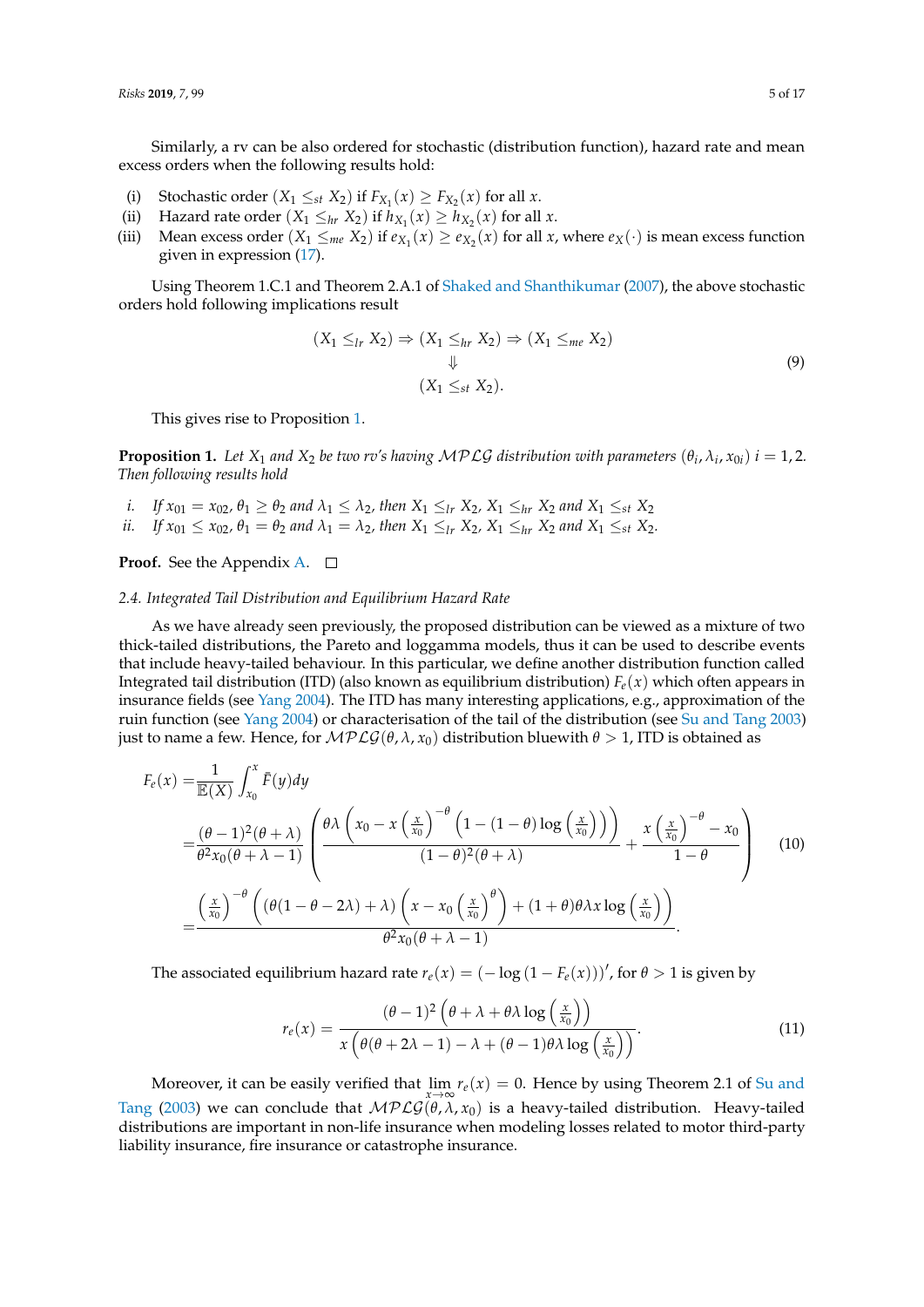#### *2.5. Estimation*

Let  $x_1, \ldots, x_n$  be an independent and identically distributed (iid) random sample of size *n* drawn from a population which follows a  $MPLG(\theta, \lambda, x_0)$  distribution. Estimate of parameter  $x_0$  can easily be obtained, as the support of the  $MPLG(\theta, \lambda, x_0)$  distribution is greater than  $\hat{x}_0 = \min(x_1, \ldots, x_n)$ . Therefore for  $x_0$  known, we estimate the parameters  $\theta$  and  $\lambda$  by (i) method of log-moments and (ii) maximum likelihood method.

# 2.5.1. Method of Log-Moments

The first and second log-moments of  $MPLG(\theta, \lambda, x_0)$  distribution obtained by using [\(7\)](#page-3-0) are given by  $l_1 = \frac{(\theta + 2\lambda)}{\theta(\theta + \lambda)}$  $\frac{(\theta + 2\lambda)}{\theta(\theta + \lambda)}$  and  $l_2 = \frac{2(\theta + 3\lambda)}{\theta^2(\theta + \lambda)}$  $\frac{P(Y|Y|)}{\theta^2(\theta+\lambda)}$ . Solving these equations for *θ* and *λ*, we have that these estimates are provided by

$$
\tilde{\theta} = \frac{\sqrt{l_1^2 - l_2} + l_1}{l_2} \quad \text{and} \quad \tilde{\lambda} = \frac{3l_1l_2 - 3l_1^3 - 3l_1^2\sqrt{l_1^2 - l_2} + 2l_2\sqrt{l_1^2 - l_2}}{l_2(3l_1^2 - 4l_2)}.
$$

2.5.2. Maximum Likelihood Estimation

The log-likelihood function given the iid random sample  $\underline{x} := x_1, \dots, x_n$  of size *n* is

<span id="page-5-0"></span>
$$
\ell_n(\theta, \lambda | \underline{x}) = 2n \log \theta - n \log(\theta + \lambda) + \sum_{i=1}^n \log \left( 1 + \lambda \log \left( \frac{x_i}{x_0} \right) \right)
$$

$$
- \theta \sum_{i=1}^n \log \left( \frac{x_i}{x_0} \right) - \sum_{i=1}^n \log x_i, \tag{12}
$$

and the normal equations obtained by differentiating [\(12\)](#page-5-0) with respect to  $\theta$  and  $\lambda$  are

$$
\frac{\partial \ell_n(\theta,\lambda|\underline{x})}{\partial \theta} = \frac{2n}{\theta} - \frac{n}{\theta+\lambda} - \sum_{i=1}^n \log\left(\frac{x_i}{x_0}\right), \quad \frac{\partial \ell_n(\theta,\lambda|\underline{x})}{\partial \lambda} = -\frac{n}{\theta+\lambda} - \sum_{i=1}^n \frac{\log\left(\frac{x_i}{x_0}\right)}{1+\lambda \log\left(\frac{x_i}{x_0}\right)}.
$$

The above equations cannot be solved analytically and hence maximum likelihood estimates of *θ* and *λ* can be computed numerically using in-built R-function such as  $nlm()$ , maxlik() or optim(). Moreover, in all these functions to initialize the program we use initial values obtained from the method of log-moments. The second partial derivative of log-likelihood function with respect to parameter *θ* and *λ* are

$$
\frac{\partial^2 \ell_n(\theta, \lambda | \underline{x})}{\partial \theta^2} = -\frac{2n}{\theta^2} + \frac{n}{(\theta + \lambda)^2}, \quad \frac{\partial^2 \ell_n(\theta, \lambda | \underline{x})}{\partial \theta \partial \lambda} = \frac{n}{(\theta + \lambda)^2},
$$

$$
\frac{\partial^2 \ell_n(\theta, \lambda | \underline{x})}{\partial \lambda^2} = \frac{n}{(\theta + \lambda)^2} - \sum_{i=1}^n \frac{\log^2 \left(\frac{x_i}{x_0}\right)}{\left(1 + \lambda \log \left(\frac{x_i}{x_0}\right)\right)^2}.
$$
(13)

Furthermore,

$$
\mathbb{E}\left(\frac{\log^2\left(\frac{x}{x_0}\right)}{\left(1+\lambda\log\left(\frac{x}{x_0}\right)\right)^2}\right)=\frac{\theta^2}{(\theta+\lambda)}\int_{x_0}^{\infty}\frac{\log^2\left(\frac{x}{x_0}\right)}{\left(1+\lambda\log\left(\frac{x}{x_0}\right)\right)^2}\left(\frac{x}{x_0}\right)^{-\theta}\frac{1}{x}\left(1+\lambda\log\left(\frac{x}{x_0}\right)\right)dx,
$$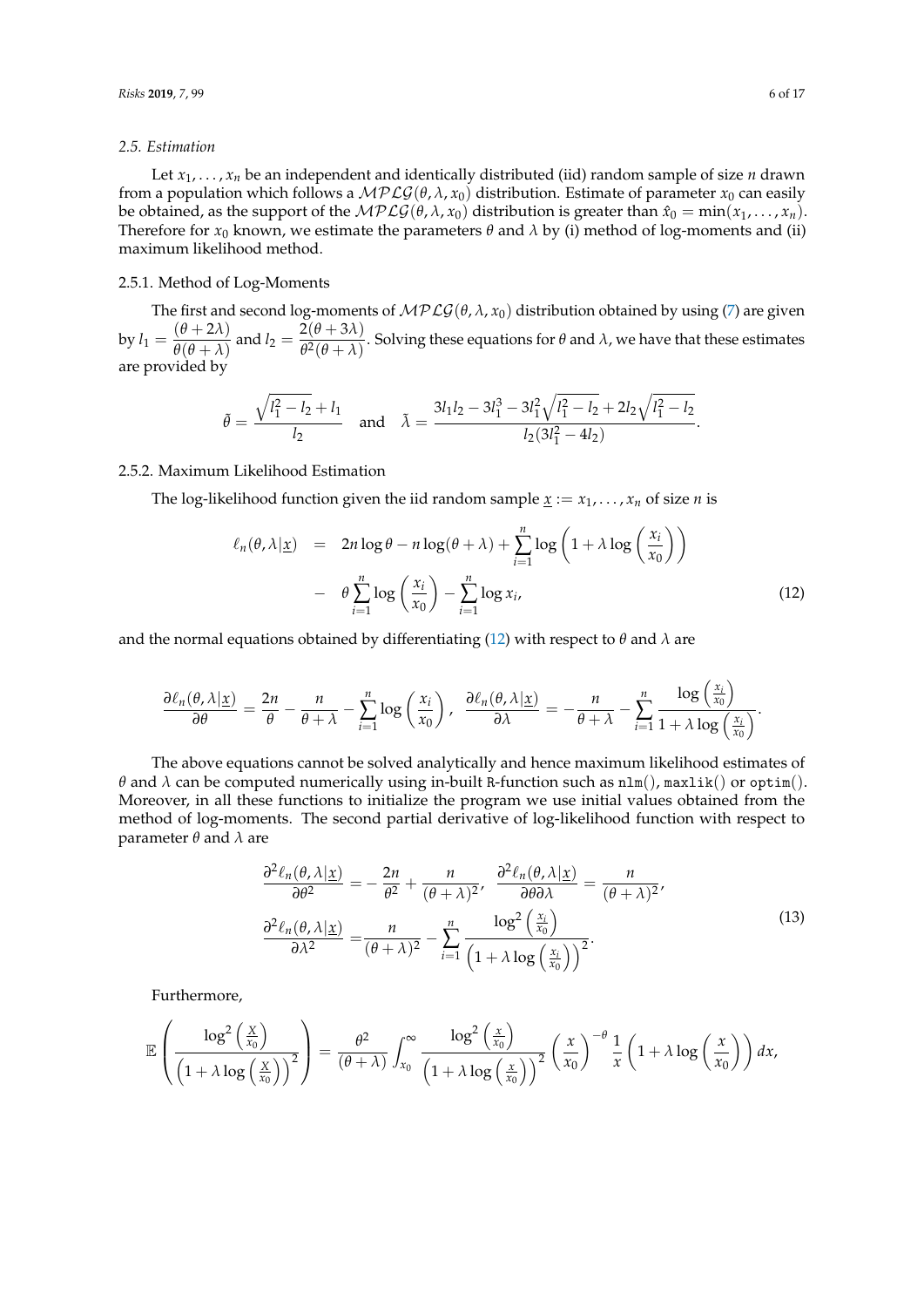substituting  $t = \lambda \log \left( \frac{x}{x_0} \right)$ ), and using Tricomi confluent hypergeometric function  $\mathcal{U}(a, b, z) =$  $\frac{1}{\Gamma(a)}$  $\int_0^\infty$  $\int_{0}^{\infty} t^{a-1}(1+t)^{-a+b-1}e^{-zt}dt$ , we get

$$
\mathbb{E}\left(\frac{\log^2\left(\frac{X}{x_0}\right)}{\left(1+\lambda\log\left(\frac{X}{x_0}\right)\right)^2}\right)=\frac{2\theta^2}{(\theta+\lambda)\lambda^3}\,\mathcal{U}(3,3,\theta/\lambda).
$$

Hence, the expected Fisher's information matrix associated to the parameters  $\theta$  and  $\lambda$  is given by  $\mathcal{I}_{ij}(\theta, \lambda)$  with  $i, j = 1, 2$  where

$$
I_{11}(\theta,\lambda) = \mathbb{E}\left(-\frac{\partial^2 \ell_n(\theta,\lambda|\underline{x})}{\partial \theta^2}\right) = \frac{2n}{\theta^2} - \frac{n}{(\theta+\lambda)^2},
$$
  
\n
$$
I_{12}(\theta,\lambda) = I_{21}(\theta,\lambda) = \mathbb{E}\left(-\frac{\partial^2 \ell_n(\theta,\lambda|\underline{x})}{\partial \theta \partial \lambda}\right) = -\frac{n}{(\theta+\lambda)^2},
$$
  
\n
$$
I_{22}(\theta,\lambda) = \mathbb{E}\left(-\frac{\partial^2 \ell_n(\theta,\lambda|\underline{x})}{\partial \lambda^2}\right) = -\frac{n}{(\theta+\lambda)^2} + \frac{2\theta^2 n}{(\theta+\lambda)\lambda^3} U(3,3,\theta/\lambda).
$$

The standard errors of the estimates  $\hat{\theta}$  and  $\hat{\lambda}$  can be obtained by inverting the aforementioned matrix and taking the square root of the diagonal entries.

#### *2.6. Composite Models*

Composite parametric models are a useful way to describe data that combined loss data of small and moderate size with a high frequency and large observations with a low frequency. They consist of two distributions, the first model is used up to an unknown single threshold value, estimated from the data, and the second distribution beyond this threshold (see [Cooray and Ananda](#page-15-5) [2005\)](#page-15-5). Another approach to derive composite models is utilizing a mode-matching procedure. In this technique, the two distributions are composed at the common modal value which can be estimated from the claims data. Thus, the composite model uses a truncated version of the first model up to the mode and the rest of the model is based on an appropriate truncation of the second distribution from that modal point onwards. The model after composition is similar in shape to either of the models considered but with a thicker tail. By using this methodology, it is guaranteed that the new density is continuous and smooth. These composite models give a significantly better fit as compared to the standard single models for the same empirical data. Here, we derived composite models of our  $MPLG$  distribution with lognormal, Weibull and paralogistic distributions.

#### 2.6.1. Composite Lognormal-MPLG Model

Let us consider, for  $x > 0$ , the two-parameter lognormal distribution with pdf and cdf respectively given by

$$
f_1(x) = \frac{1}{\sqrt{2\pi}x\sigma} \exp\left\{-\frac{1}{2}\left(\frac{\log x - \mu}{\sigma}\right)^2\right\} \text{ and } F_1(x) = \Phi\left(\frac{\log x - \mu}{\sigma}\right),
$$

with  $\mu \in \mathbb{R}, \sigma > 0$  where  $\Phi(\cdot)$  is the cdf of the standard normal distribution. Now by taking expressions [\(1\)](#page-1-1) and [\(2\)](#page-1-3) as the pdf,  $f_2(x)$ , and cdf,  $F_2(x)$  of the  $MPLG$  distribution respectively with  $x \ge x_0$  and setting equal the modes of lognormal and  $MPLG$  distributions we obtain

$$
\sigma = \sqrt{\mu - \log x_0 - \frac{\lambda - \theta - 1}{\lambda(\theta + 1)}}.
$$
\n(14)

Note that we must impose the additional constraint  $\mu > \log x_0 + \frac{\lambda - \theta - 1}{\lambda(\theta + 1)}$ . Now, the unrestricted mixing weight is given by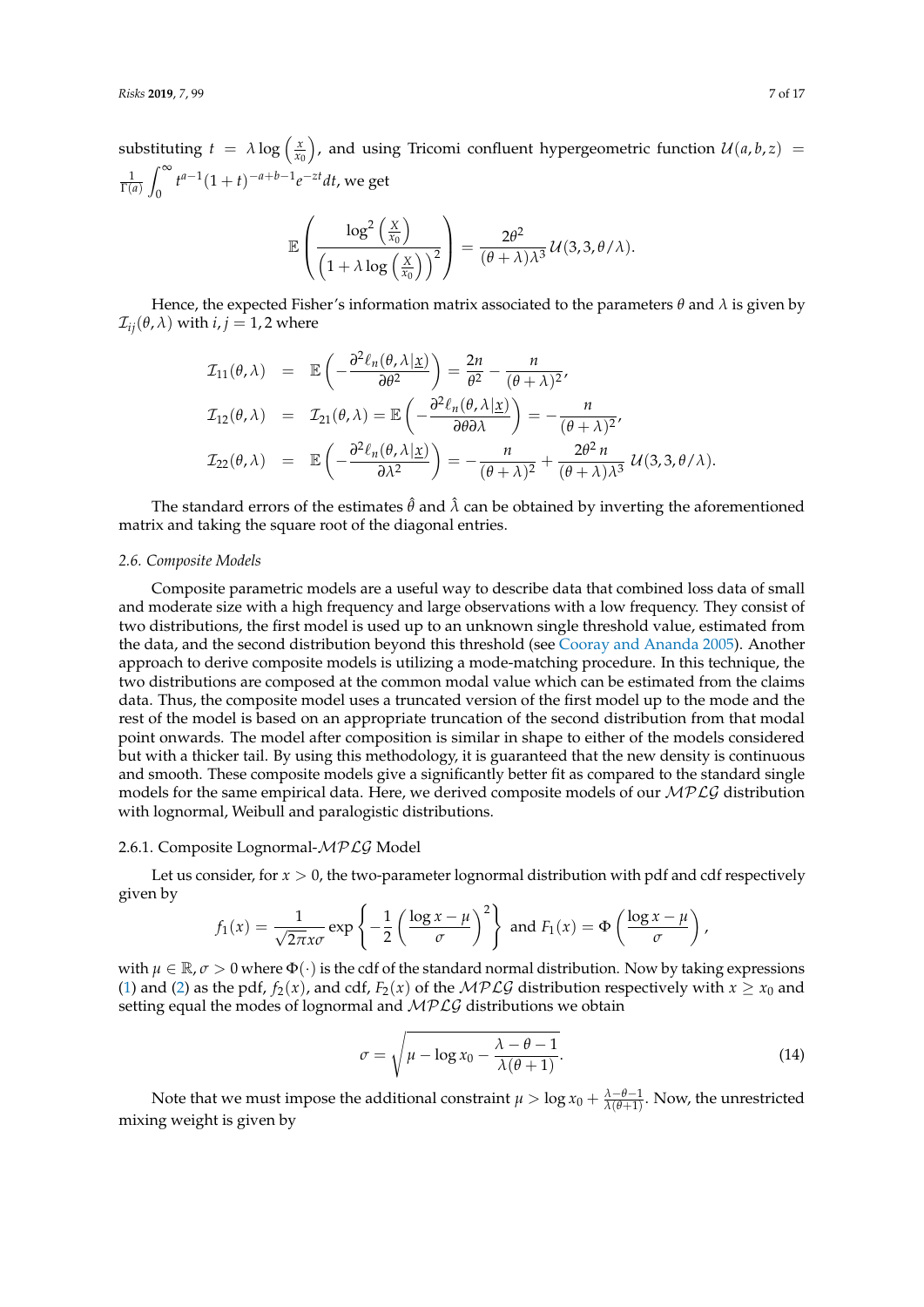$$
r = \frac{\theta^2}{x_m(\theta + \lambda)} \left(\frac{x_m}{x_0}\right)^{-\theta} \left(1 + \lambda \log\left(\frac{x_m}{x_0}\right)\right) \Phi\left(\frac{\log x_m - \mu}{\sigma}\right)
$$
  
\$\times \left\{\frac{\theta^2}{x\_m(\theta + \lambda)} \left(\frac{x\_m}{x\_0}\right)^{-\theta} \left(1 + \lambda \log\left(\frac{x\_m}{x\_0}\right)\right) \Phi\left(\frac{\log x\_m - \mu}{\sigma}\right)\right\}\$  
\$+ \frac{1}{\sqrt{2\pi}x\_m\sigma} \exp\left\{-\frac{1}{2} \left(\frac{\log x\_m - \mu}{\sigma}\right)^2\right\} \frac{\left(\theta + \lambda + \theta\lambda \log\left(\frac{x\_m}{x\_0}\right)\right)}{\theta + \lambda} \left(\frac{x\_m}{x\_0}\right)^{-\theta}\right\}^{-1}\$.

Then, the pdf of the four-parameter composite lognormal- $MPLG$  distribution is given by

$$
f(x) = \begin{cases} r F_1(x_m)^{-1} \frac{1}{\sqrt{2\pi} x \sigma} \exp\left\{-\frac{1}{2} \left(\frac{\log x - \mu}{\sigma}\right)^2\right\} & 0 \le x \le x_m \\ (1 - r) \left(1 - F_2(x_m)\right)^{-1} \frac{\theta^2}{x(\theta + \lambda)} \left(\frac{x}{x_0}\right)^{-\theta} \left(1 + \lambda \log\left(\frac{x}{x_0}\right)\right) & x_m \le x \le \infty. \end{cases}
$$

2.6.2. Composite Weibull-MPLG Model

Let

$$
f_1(x) = \frac{\tau}{x} \left(\frac{x}{\phi}\right)^{\tau} \exp\left\{-\left(\frac{x}{\phi}\right)^{\tau}\right\}
$$
 and  $F_1(x) = 1 - \exp\left\{-\left(\frac{x}{\phi}\right)^{\tau}\right\}$ 

be the pdf and cdf of a two-parameter Weibull distribution with  $\phi$ ,  $\tau > 0$  and  $x > 0$ . Let us again consider the pdf and cdf of the MPLG distribution given by [\(1\)](#page-1-1) and [\(2\)](#page-1-3) respectively. By equating the modes of the two distributions, we have that

$$
\phi = x_0 \exp\left\{\frac{\lambda - \theta - 1}{\lambda(\theta - 1)}\right\} \left(\frac{\tau}{\tau - 1}\right)^{\frac{1}{\tau}}.
$$
\n(15)

where the restriction  $\tau > 1$  must be imposed to guarantee that the mode of the Weibull distribution is greater than 0. Now, the pdf of the four-parameter composite Weibull- $MPLG$  distribution is provided by

$$
f(x) = \begin{cases} r F_1(x_m)^{-1} \frac{\tau}{x} \left(\frac{x}{\phi}\right)^{\tau} \exp\left\{-\left(\frac{x}{\phi}\right)^{\tau}\right\} & 0 \leq x \leq x_m \\ (1-r) \left(1 - F_2(x_m)\right)^{-1} \frac{\theta^2}{x(\theta + \lambda)} \left(\frac{x}{x_0}\right)^{-\theta} \left(1 + \lambda \log\left(\frac{x}{x_0}\right)\right) & x_m \leq x \leq \infty, \end{cases}
$$

where the unrestricted mixing weight is given by

$$
r = \frac{\theta^2}{x_m(\theta + \lambda)} \left(\frac{x_m}{x_0}\right)^{-\theta} \left(1 + \lambda \log\left(\frac{x_m}{x_0}\right)\right) \left(1 - \exp\left\{-\left(\frac{x_m}{\phi}\right)^{\tau}\right\}\right)
$$

$$
\times \left\{\frac{\theta^2}{x_m(\theta + \lambda)} \left(\frac{x_m}{x_0}\right)^{-\theta} \left(1 + \lambda \log\left(\frac{x_m}{x_0}\right)\right) \left(1 - \exp\left\{-\left(\frac{x_m}{\phi}\right)^{\tau}\right\}\right)
$$

$$
+ \frac{\tau}{x_m} \left(\frac{x_m}{\phi}\right)^{\tau} \exp\left\{-\left(\frac{x_m}{\phi}\right)^{\tau}\right\} \left(\frac{\theta + \lambda + \theta \log\left(\frac{x_m}{x_0}\right)}{\theta + \lambda} \left(\frac{x_m}{x_0}\right)^{-\theta}\right)\right\}^{-1}.
$$

2.6.3. Composite Paralogistic-MPLG Model

Finally, let us assume that

$$
f_1(x) = \alpha^2 \frac{(x \tau)^{\alpha}}{x (1 + (x \tau)^{\alpha})^{\alpha+1}}
$$
 and  $F_1(x) = 1 - \frac{1}{(1 + (x \tau)^{\alpha})^{\alpha}}$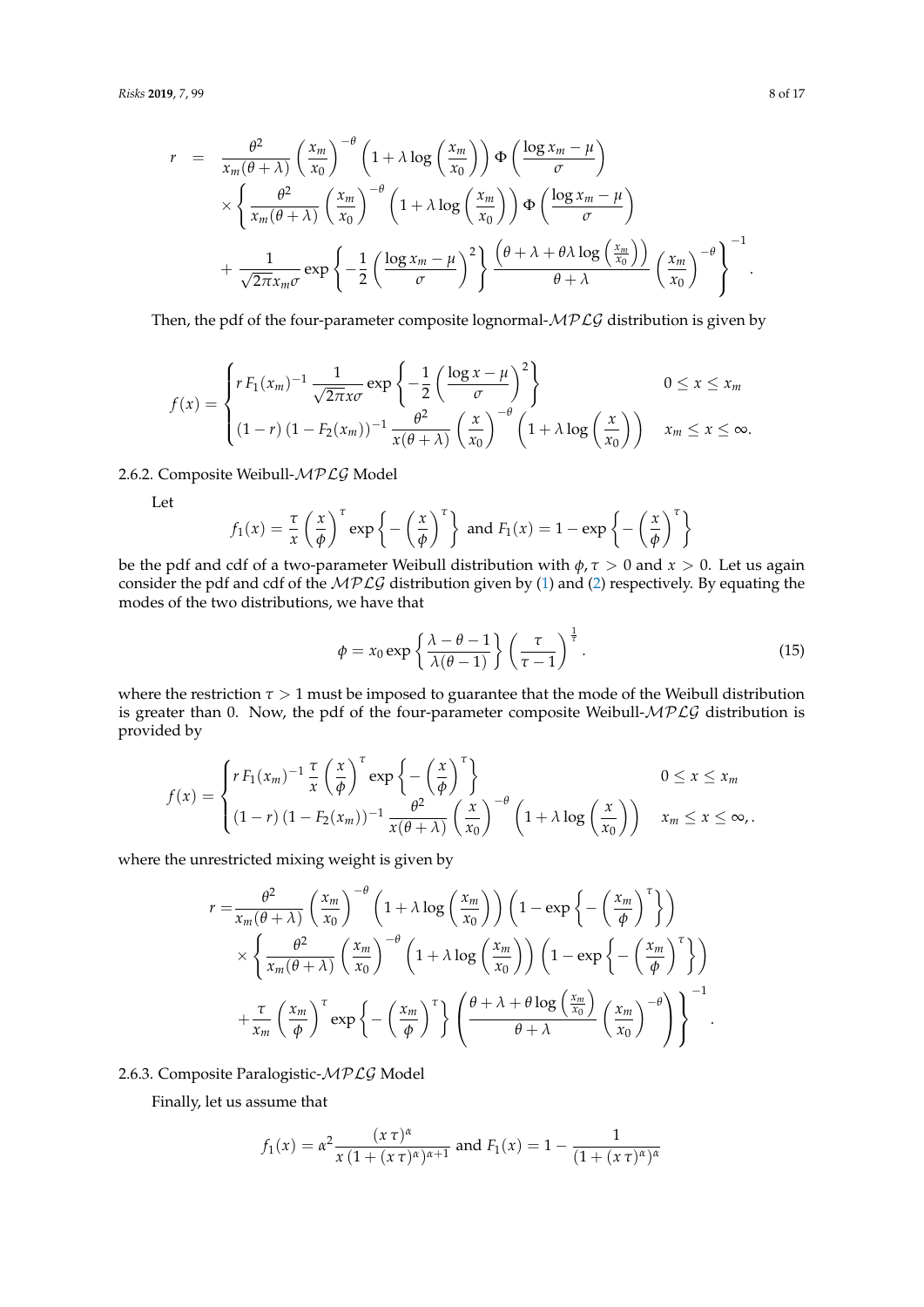are the pdf and cdf of the two-parameter paralogistic distribution with *α*, *τ* > 0, and *x* > 0. Once again, we consider the pdf and cdf of the  $MPLG$  model given by [\(1\)](#page-1-1) and [\(2\)](#page-1-3). By setting equal the modal values of the two distributions, we have that

$$
\tau = \left(x_0 \exp\left(\frac{\lambda - \theta - 1}{\lambda(\theta - 1)}\right)\right)^{-1} \left(\frac{\alpha - 1}{\alpha^2 + 1}\right)^{\frac{1}{\alpha}}.
$$
\n(16)

where the restriction  $\alpha > 1$  is again established to ensure that the mode of the paralogistic distribution is larger than 0. The unrestricted mixing weight is now given by

$$
r = \frac{\theta^2}{x_m(\theta + \lambda)} \left(\frac{x_m}{x_0}\right)^{-\theta} \left(1 + \lambda \log\left(\frac{x_m}{x_0}\right)\right) \left(1 - \left(\frac{1}{1 + (x_m \tau)^{\alpha}}\right)^{\alpha}\right)
$$
  
\$\times \left\{\frac{\theta^2}{x\_m(\theta + \lambda)} \left(\frac{x\_m}{x\_0}\right)^{-\theta} \left(1 + \lambda \log\left(\frac{x\_m}{x\_0}\right)\right) \left(1 - \left(\frac{1}{1 + (x\_m \tau)^{\alpha}}\right)^{\alpha}\right)\right\}\$  
\$+ \alpha^2 \frac{(x\_m \tau)^{\alpha}}{x\_m (1 + (x\_m \tau)^{\alpha})^{\alpha+1}} \left(\frac{\theta + \lambda + \theta \log\left(\frac{x\_m}{x\_0}\right)}{\theta + \lambda} \left(\frac{x\_m}{x\_0}\right)^{-\theta}\right)\right\}^{-1}\$.

The pdf of the four-parameter composite paralogistic- $MPLG$  distribution is provided by

$$
f(x) = \begin{cases} r F_1(x_m)^{-1} \alpha^2 \frac{(x \tau)^{\alpha}}{x (1 + (x \tau)^{\alpha})^{\alpha+1}} & 0 \leq x \leq x_m \\ (1 - r) (1 - F_2(x_m))^{-1} \frac{\theta^2}{x (\theta + \lambda)} \left(\frac{x}{x_0}\right)^{-\theta} \left(1 + \lambda \log\left(\frac{x}{x_0}\right)\right) & x_m \leq x \leq \infty. \end{cases}
$$

#### <span id="page-8-0"></span>**3. Insurance Results**

In the following, several theoretical results related to insurance for the  $MPLG(\theta, \lambda, x_0)$ distribution and related composite models are derived.

#### *3.1. Mean Excess Function*

The mean excess function measures the expected payment per claim on a policy with a fixed amount deductible of *x*, ignoring the claims with amounts less than or equal to *x*. It is defined as

$$
e(x) = \mathbb{E}(X - x | X > x) = \frac{\int_x^{\infty} \bar{F}(u) du}{\bar{F}(x)},
$$

which can also be obtained by inverting the equilibrium hazard rate [\(Su and Tang](#page-15-11) [2003\)](#page-15-11), hence for  $\theta$  > 1 the mean excess function for the model with pdf [\(1\)](#page-1-1) is given by

<span id="page-8-1"></span>
$$
e(x) = \frac{x\left(\theta(\theta + 2\lambda - 1) - \lambda + (\theta - 1)\theta\lambda\log\left(\frac{x}{x_0}\right)\right)}{(\theta - 1)^2\left(\theta + \lambda + \theta\lambda\log\left(\frac{x}{x_0}\right)\right)}.
$$
(17)

#### *3.2. Excess of Loss Reinsurance*

Let *X* be a rv denoting the individual claim size taking values greater than *d*. Let us also assume that *X* follows [\(1\)](#page-1-1), and the expected cost per claim to the reinsurance layer when the loss in excess of *m* subject to a maximum of *l* is given by

$$
\mathbb{E}(\min(l, \max(0, X-m)) = \int_m^{m+l} (x-m)f(x)dx + l\bar{F}(m+l).
$$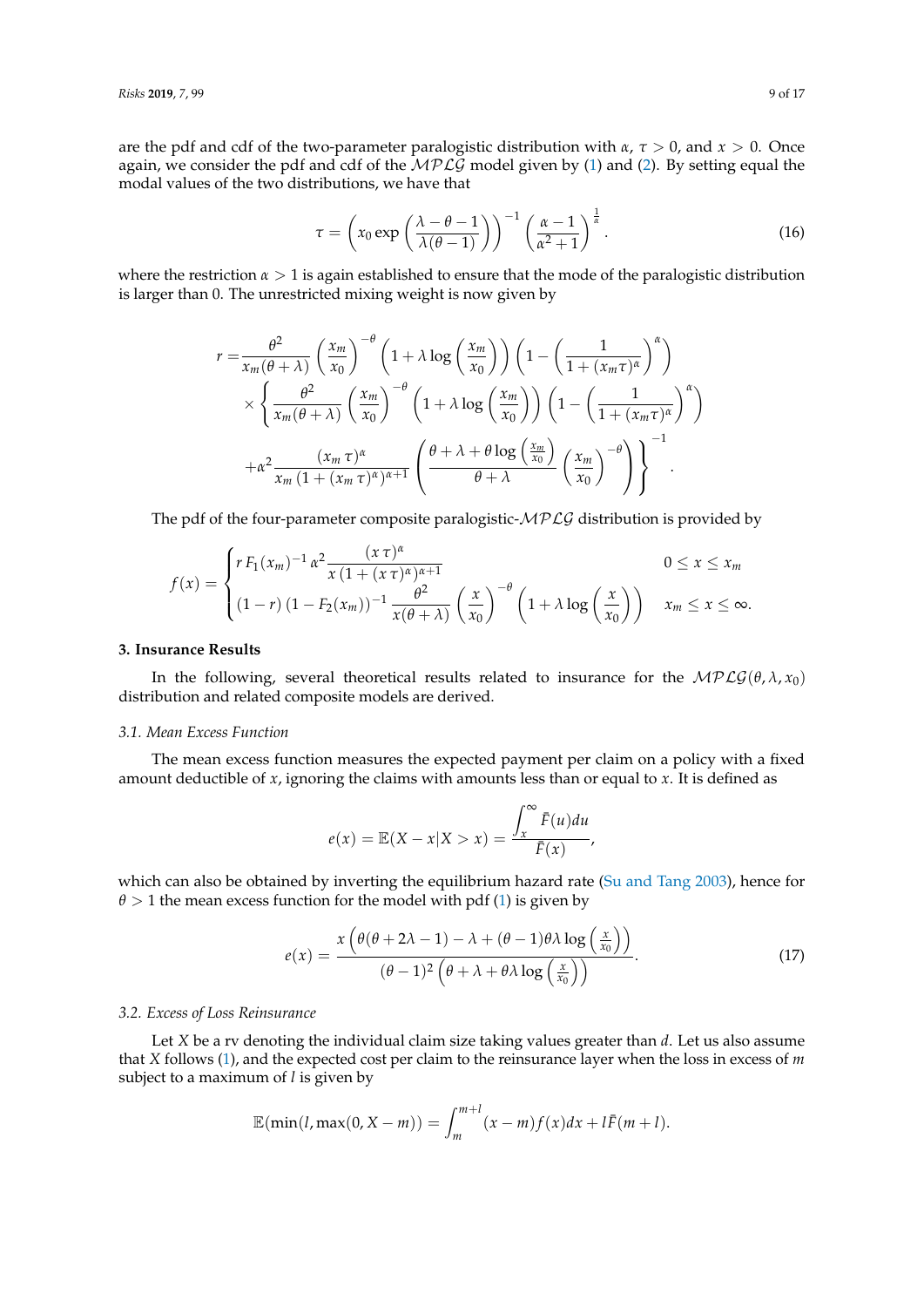Now by replacing  $f(\cdot)$  and  $\bar{F}(\cdot)$  by expressions [\(1\)](#page-1-1) and [\(3\)](#page-1-4) and solving the integral, we have that

$$
\mathbb{E}(\min(l, \max(0, X - m))
$$
\n
$$
= \frac{\theta^2 x_0^{\theta}}{\theta + \lambda} \left( (l + m)^{-\theta} \left( -\frac{\lambda(\theta l + m) \log\left(\frac{l + m}{x_0}\right)}{(\theta - 1)\theta} - \frac{(\theta + \lambda - 1)(l + m)}{(\theta - 1)^2} + \frac{m(\theta + \lambda)}{\theta^2} \right) \right)
$$
\n
$$
+ \frac{m^{1-\theta} \left( \theta^2 + \theta(2\lambda - 1) - \lambda + (\theta - 1)\theta\lambda \log\left(\frac{m}{x_0}\right) \right)}{(\theta - 1)^2 \theta^2} \right)
$$
\n
$$
+ \frac{l x_0^{\theta} (l + m)^{-\theta} \left( \theta + \lambda + \theta\lambda \log\left(\frac{l + m}{x_0}\right) \right)}{\theta + \lambda}.
$$

#### *3.3. Value-at-Risk and Tail Value-at-Risk*

In this subsection, we firstly discuss the most widely used risk measure, the Value-at-Risk (VaR). It is defined as the minimum value of the distribution such that the probability of the loss larger than this value does not exceed a given probability. In statistical terms, VaR is a quantile of a random variable and the formal definition is as follows.

**Definition 2.** Let *X* be a loss rv with a continuous cdf  $F_X(\cdot)$ , and  $\delta$  be a probability level such that  $0 < \delta < 1$ , *the Value-at-Risk at probability level δ, denoted by VaRδ*(*X*)*, is the δ-quantile of X. That is*

$$
VaR_{\delta}(X)=\inf\{x\in\mathbb{R}:F_X(x)\geq\delta\}.
$$

Hence for rv having MPLG(*θ*, *λ*, *x*0) distribution the Value-at-Risk is given in next Proposition.

**Proposition 2.** *For*  $\theta$ ,  $\lambda > 0$ , the VaR<sub>*δ*</sub>(*X*) *of the* MPLG( $\theta$ ,  $\lambda$ ,  $x_0$ ) *distribution is* 

<span id="page-9-0"></span>
$$
VaR_{\delta}(X) = x_0 \exp\left\{-\frac{\theta + \lambda}{\theta \lambda} - \frac{1}{\theta}W_{-1}\left(-\frac{(1-\delta)(\theta + \lambda)\exp\left\{-\frac{\theta + \lambda}{\lambda}\right\}}{\lambda}\right)\right\}
$$
(18)

*where W*−<sup>1</sup> *is the negative branch of Lambert-W function.*

# **Proof.** See the Appendix [A.](#page-13-0) □

The median of  $\mathcal{MPLG}(\theta, \lambda, x_o)$  will be obtained by taking  $\delta = 0.5$  in VaR<sub> $\delta$ </sub>(X). As in general, the loss distributions are typically skewed, the VaR is a non-coherent risk measure due to the lack of subadditivity (see [Klugman et al.](#page-15-12) [2012\)](#page-15-12), for that reason, the Tail Value-at-Risk (TVaR) of *X* (see [Acerbi](#page-15-13) [and Tasche](#page-15-13) [2002\)](#page-15-13) is usually considered as a more informative and more useful risk measure. The TVaR is given by

$$
\text{TVaR}_{\delta}(X) = \frac{1}{1-\delta} \int_{\delta}^{1} \text{VaR}_{z}(X) dz,
$$

which is a coherent risk measure. If *X* is continuous,  $Pr(X \leq VaR_{\delta}(X)) = \delta$ , and then the TVaR is the conditional tail expectation  $TVaR_{\delta}(X) = \mathbb{E}(X|X > VaR_{\delta}(X)).$ 

**Proposition 3.** *For*  $\theta$ ,  $\lambda > 0$ , the TVaR<sub>*δ*</sub>(*X*) *for*  $\mathcal{MPLG}(\theta, \lambda, x_0)$  *distribution is given by* 

$$
TVaR_{\delta}(X) = \frac{1}{(1-\delta)} \frac{\lambda x_0 \theta \exp\left\{-\frac{(1-\theta)(\theta+\lambda)}{\theta \lambda}\right\}}{(1-\theta)^2(\theta+\lambda)} \times \left((1+(1-\theta)\mathcal{K}(\delta;\theta,\lambda)) \exp\left\{-\frac{(1-\theta)\mathcal{K}(\delta;\theta,\lambda)}{\theta}\right\}-1\right)
$$
(19)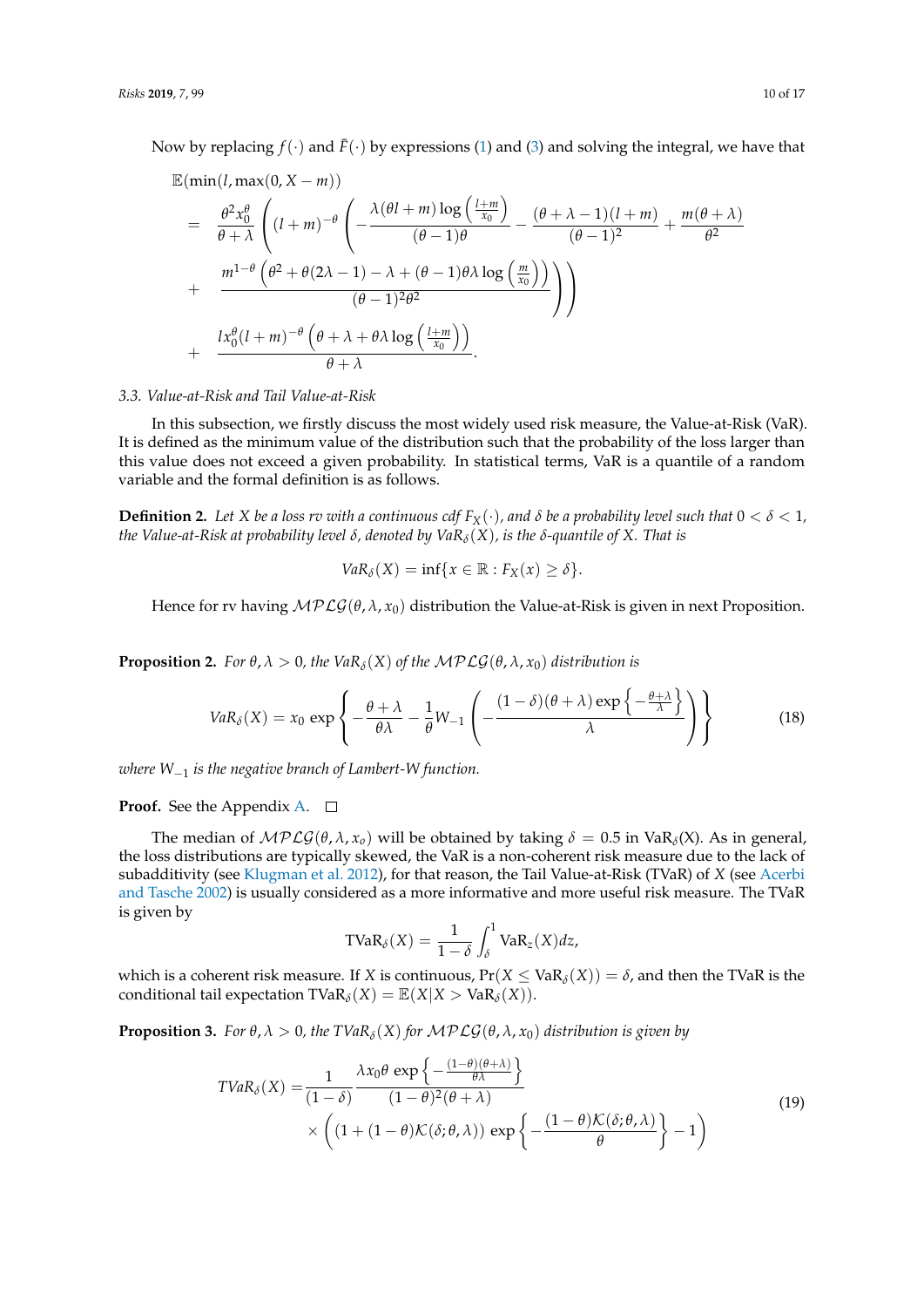where 
$$
\mathcal{K}(\delta; \theta, \lambda) = W_{-1}\left(-\frac{(1-\delta)\exp\left\{-\frac{\theta+\lambda}{\lambda}\right\}(\theta+\lambda)}{\lambda}\right).
$$

# **Proof.** See the Appendix [A.](#page-13-0)  $\Box$

# *3.4. Limited Loss Variable for Composite Models*

Finally, in this subsection the *k*th moment of the limited loss variable for composite models based on the  $MPLG$  distribution is presented.

**Definition 3.** The kth incomplete moment transform of a rv X with cdf  $F(x)$  and pdf  $f(x)$ , given that  $\mu_k =$  $\mathbb{E}(X^k) < \infty$ , is a rv with pdf given by  $f^{(k)}(x) = \frac{x^k f(x)}{x^k}$  $\frac{f(x)}{\mu_k}$  and cdf given by  $F^{(k)}(x) = \int_0^x$  $t^k f(t) dt$ *µk* ,  $0 < x < \infty$ .

**Definition 4.** *The limited loss variable is defined as,*  $X \wedge u = \begin{cases} X, & X < u, \\ u, & Y > u. \end{cases}$  $\begin{cases} \n\frac{1}{2} & \text{if } x \leq u, \\ \n\frac{1}{2} & \text{if } u \leq u. \n\end{cases}$  where *u* is the maximum *benefit paid by the insurance policy.*

**Proposition 4.** *The moment of order k of the limited loss variable for the composite models based on the* MPLG *distribution is given by*

<span id="page-10-0"></span>
$$
\mathbb{E}((X \wedge u)^k) = r \mathbb{E}(X_1^k) \frac{F_1^{(k)}(u)}{F_1(x_m)} + u^k \left(1 - r \frac{F_1(u)}{F_1(x_m)}\right),\tag{20}
$$

*if*  $0 < u \leq x_m$  *and* 

<span id="page-10-1"></span>
$$
\mathbb{E}((X \wedge u)^{k}) = r\mathbb{E}(X_{1}^{k})\frac{F_{1}^{(k)}(x_{m})}{F_{1}(x_{m})} + (1-r)\mathbb{E}(X_{2}^{k})\frac{F_{2}^{(k)}(u) - F_{2}^{(k)}(x_{m})}{1 - F_{2}(x_{m})} + u^{k}(1-r)\frac{1 - F_{2}(u)}{1 - F_{2}(x_{m})},
$$
\n(21)

*if*  $x_m < u < \infty$ .

**Proof.** The *k*th moment of the limited loss variable can be derived as,

$$
E[(X \wedge u)^k] = \int_0^u x^k f_X(x) dx + u^k [1 - F_X(u)].
$$

If  $0 < u < x_m$ ,

$$
E[(X \wedge u)^k] = \int_0^u r x^k \frac{f_1(x)}{F_1(x_m)} dx + u^k \left(1 - r \frac{F_1(u)}{F_1(x_m)}\right),
$$

and we get [\(20\)](#page-10-0). Now, if  $x_m < u < \infty$ ,

$$
E[(X \wedge u)^k] = \int_0^{x_m} rx^k \frac{f_1(x)}{F_1(x_m)} dx + \int_{x_m}^u (1 - r) \frac{x^k f_2(x)}{1 - F_2(x_m)} dx
$$
  
+  $u^k \left[ 1 - (r + (1 - r) \frac{F_2(u) - F_2(x_m)}{1 - F_2(x_m)}) \right],$ 

and [\(21\)](#page-10-1) is obtained.  $\square$ 

Observe that in expressions [\(20\)](#page-10-0) and [\(21\)](#page-10-1),  $\mathbb{E}(X_i^k)$  and  $F_i^{(k)}$  $\hat{h}^{(k)}(t)$  denotes the *k*th incomplete moment and the cdf of the *k*th incomplete moment for lognormal, Weibull or paralogistic distributions (*i* = 1) and  $MPLG$  distribution ( $i = 2$ ).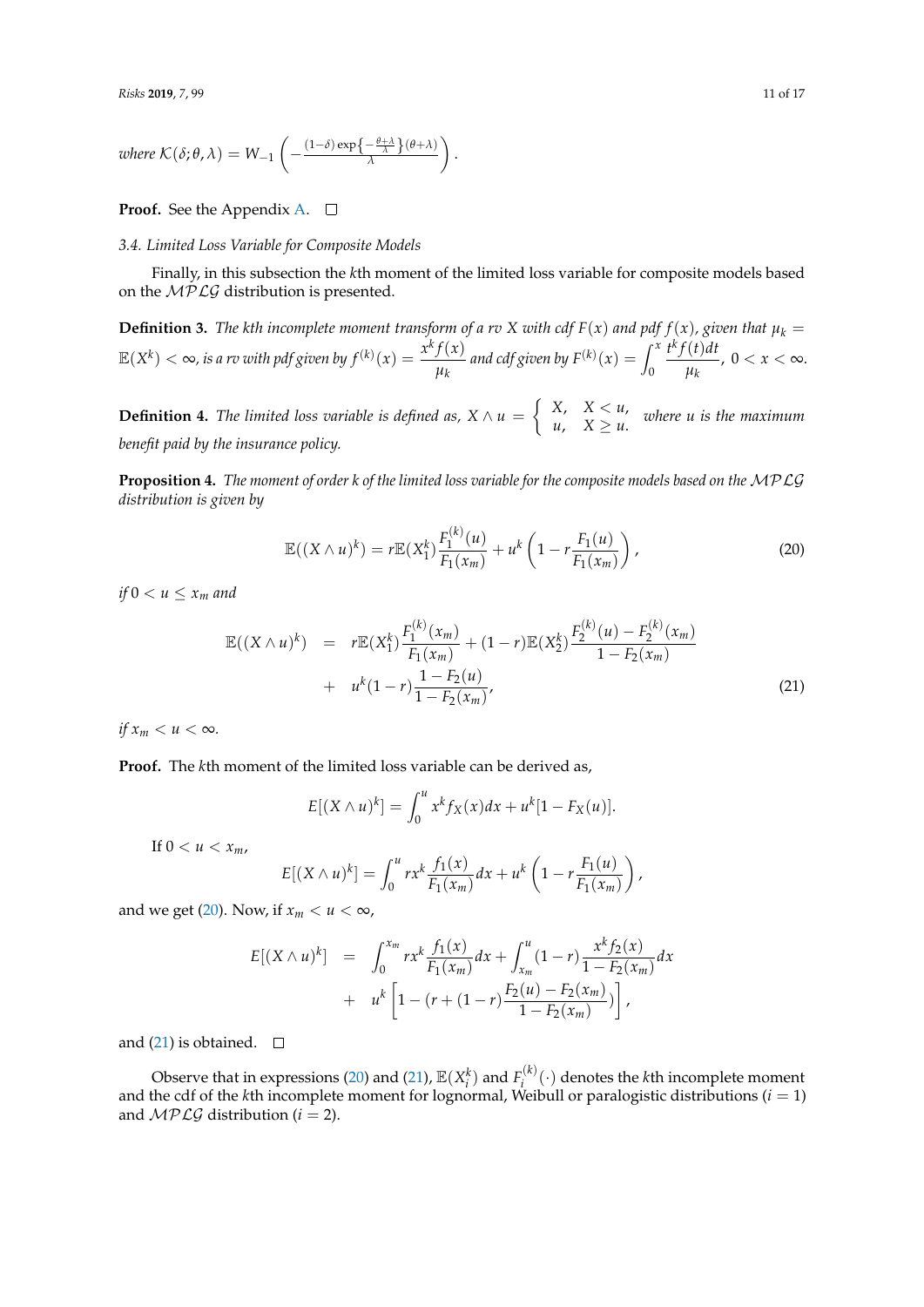# <span id="page-11-0"></span>**4. Case Studies**

In this section, we use two claims datasets to assess the performance of  $MPLG$  distribution and the  $MPLG$  composite models. Finally, some results related to income indices are given.

# *4.1. An Application to Automobile Claims Data*

First, we examine the performance of  $MPLG$  distribution as compared to other heavy-tailed distributions available in the literature by employing of a real automobile claims dataset (see [De Jong](#page-15-14) [and Heller](#page-15-14) [2008\)](#page-15-14). This dataset describes a one-year vehicle insurance policies taken out in 2004 or 2005. There are 67,856 policies, of which 4624 (6.8%) had at least one claim. The variable of interest is the size of the claims. The minimum claim amount is \$200 and the maximum value is \$55,922.13. We have fitted to this dataset the  $MPLG$  distribution by setting the value of  $x_0$  equal to the minimum value to explain the claims amount distribution. In Table [1,](#page-11-1) parameter estimates and standard errors (S.E.) for the  $MPLG$  and other two-parameter and three-parameter heavy-tailed probabilistic models with support in  $\mathbb{R}^+$  are illustrated. For a review of these distributions the reader is referred to [Hogg](#page-15-15) [and Klugman](#page-15-15) [\(2009\)](#page-15-15) or [Klugman et al.](#page-15-12) [\(2012\)](#page-15-12). For the classical Pareto, PAT the location parameter has been set equal to the minimum value, i.e.,  $x_0 = 200$ . For the loggamma distribution the location parameter can be chosen in the neighborhood of this value. For comparison purposes, three measures of model selection has been included in this Table, the negative of the log-likelihood function (NLL), Akaike's information criterion (AIC) and Bayesian information criterion (BIC). It is observable that the  $MPLG$  provides the best fit to data in terms of these measures of model selection. The figures of the measures of model selection reveal that the Pareto distribution is preferable to the loggamma distribution for this dataset.

We have also fitted the three-parameter Burr distribution to this dataset. For this model the value of the NLL is 38,028.13. However, the algorithm used to search for the maximum of the log-likelihood surface to find the estimates stopped at the boundary of the parameter space, and thus these estimates are no longer displayed in Table [1.](#page-11-1)

| Distribution    | Parameter Estimates (S.E.)                                                           | <b>NLL</b> | AIC       | BIC       |
|-----------------|--------------------------------------------------------------------------------------|------------|-----------|-----------|
| Pareto          | $\hat{\theta} = 0.661(0.010)$                                                        | 38,024.80  | 76,051.61 | 76,058.05 |
| lognormal       | $\hat{\mu} = 6.810 (0.017), \hat{\sigma} = 1.189 (0.012)$                            | 38,852.15  | 77,708.31 | 77,721.19 |
| loggamma        | $\hat{\alpha} = 1.115(0.021), \hat{\beta} = 5.109(0.118)$                            | 38,998.18  | 78,000.36 | 78,013.23 |
| Frechet         | $\hat{\alpha} = 0.659(0.019), \hat{\beta} = 254.0(11.87)$                            | 38,408.30  | 76,822.60 | 76,841.92 |
| Weibull         | $\hat{b} = 157.1(4.279)$<br>$\hat{\mu} = 0.786(0.008), \hat{\sigma} = 1690.8(33.64)$ | 39,491.60  | 78,987.19 | 79,000.07 |
| Lomax           | $\hat{\alpha} = 2.047 (0.088), \ \hat{\lambda} = 2205.1 (133.1)$                     | 39,169.85  | 78,343.70 | 78,356.58 |
| <b>PAT</b>      | $\hat{\alpha} = 0.895(0.095), \ \hat{\theta} = 0.740(0.017)$                         | 38,006.30  | 76,016.61 | 76,029.49 |
| Inverse Weibull | $\hat{\alpha} = 1.053(0.012), \ \hat{\sigma} = 518.8(7.636)$                         | 38,595.61  | 77,195.22 | 77,208.09 |
| MPLG            | $\hat{\theta} = 0.943(0.018), \ \hat{\lambda} = 0.698(0.073)$                        | 37,965.99  | 75,935.98 | 75,948.86 |

<span id="page-11-1"></span>**Table 1.** Estimated values of different heavy-tailed models, corresponding standard errors (S.E.), negative of the log-likelihood function (NLL), Akaike's information criterion (AIC) and Bayesian information criterion (BIC) for automobile claims dataset [\(De Jong and Heller](#page-15-14) [2008\)](#page-15-14).

#### *4.2. An Application to Fire Insurance Claims*

In our second application, the composite models derived from the  $MPLG$  distribution are compared to the composite Pareto and composite Lomax families. For that reason, we consider the well-known Danish fire insurance dataset that consists of 2492 fire insurance losses in millions of Danish kroner (DKr) from the years 1980 to 1990 (both inclusive), adjusted to reflect 1985 values. This dataset may be found in the 'SMPrcacticals' add-on package for R, available from the CRAN website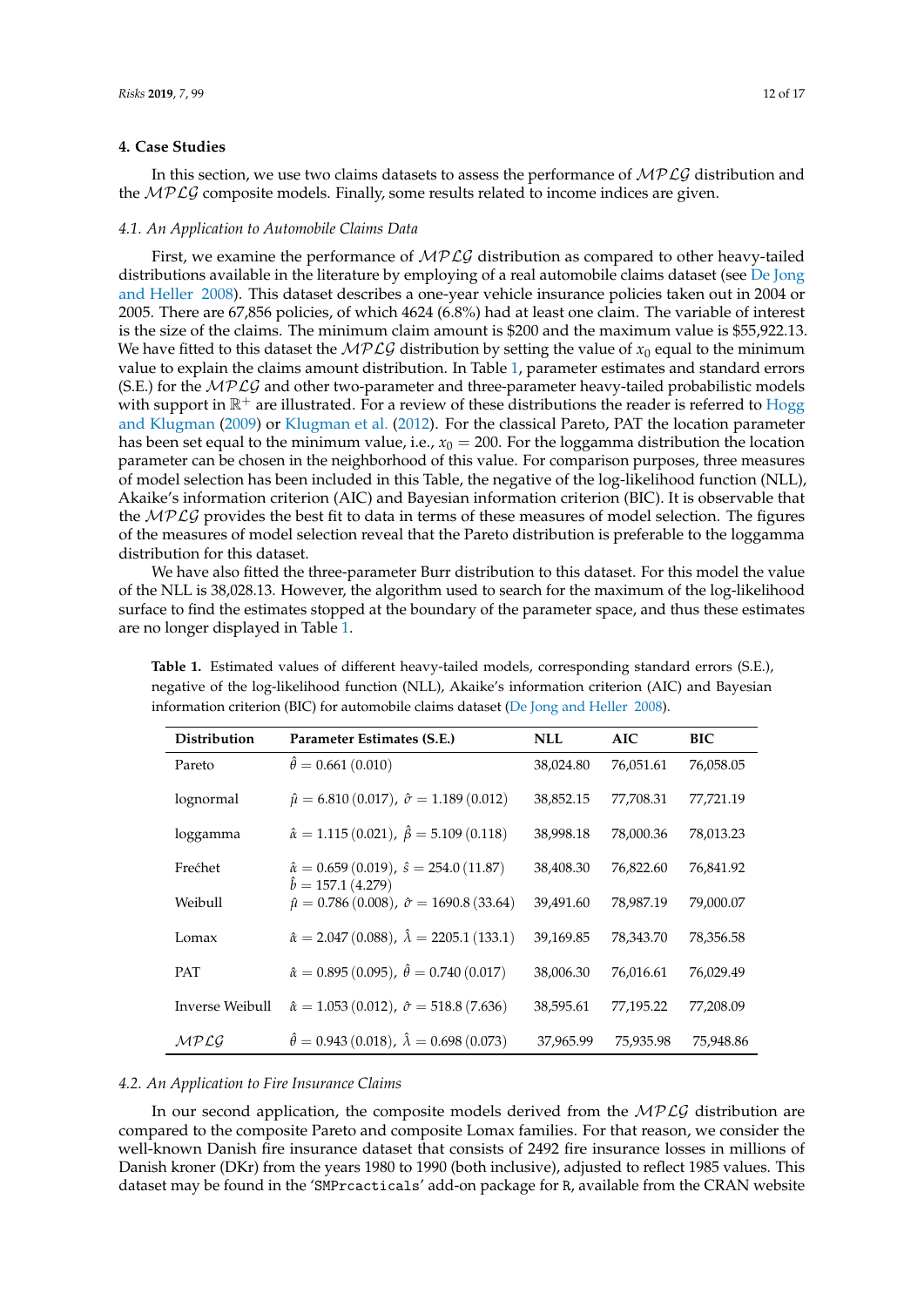<http://cran.r-project.org/>. Parameter estimation for all the models considered has been completed by the method of maximum likelihood (which is implemented using the function 'mle'/'mle2' in R). In Table [2,](#page-12-0) parameter estimates and standard errors (S.E.) for all the composite distributions and the three measures of model validation considered in our first example are exhibited. Among the composite models, we can see that the Weibull- $MPLG$  composite model gives the best fit overall for this dataset in terms of NLL, AIC and BIC values.

<span id="page-12-0"></span>**Table 2.** Estimated values of different heavy-tailed models, corresponding standard errors (S.E.), NLL, AIC, and BIC of different composite models for the Danish fire losses dataset.

| <b>Distribution</b> |                                                                 | Parameter Estimates (S.E.)                                         | <b>NLL</b> | AIC     | BIC      |
|---------------------|-----------------------------------------------------------------|--------------------------------------------------------------------|------------|---------|----------|
| lognormal-Lomax     | $\hat{\mu} = 0.104 (0.020)$<br>$\hat{\lambda} = 0.365(0.123)$   | $\hat{\sigma} = 0.182\,(0.011)$<br>$\hat{\theta} = 1.144(0.029)$   | 3860.47    | 7728.94 | 7752.223 |
| lognormal-Pareto    | $\hat{\mu} = 0.137(0.019)$<br>$\hat{\theta} = 1.208(0.030)$     | $\hat{\sigma} = 0.197 (0.012)$                                     | 3865.86    | 7737.72 | 7755.182 |
| lognormal- $MPLG$   | $\hat{\mu} = 0.045(0.017)$<br>$\hat{x}_0 = 0.745(0.070)$        | $\hat{\theta} = 2.060(0.039)$<br>$\hat{\lambda} = 65.804(377.425)$ | 3872.40    | 7752.81 | 7776.09  |
| Weibull-Lomax       | $\hat{\tau} = 15.345(0.671)$<br>$\hat{\lambda} = 0.561(0.127)$  | $\hat{\phi} = 0.969(0.007)$<br>$\hat{\theta} = 0.971(0.007)$       | 3823.70    | 7655.40 | 7678.68  |
| Weibull-Pareto      | $\hat{\tau} = 14.048(0.502)$<br>$\hat{\theta} = 1.003(0.008)$   | $\hat{\psi} = 0.997(0.008)$                                        | 3840.38    | 7686.76 | 7704.22  |
| Weibull- $MPLG$     | $\hat{\tau} = 18.763$ (0.986)<br>$\hat{\theta} = 1.938(0.034)$  | $\hat{x}_0 = 0.787(0.006)$<br>$\hat{\lambda} = 4.614(0.159)$       | 3823.30    | 7654.60 | 7677.88  |
| paralogistic-MPLG   | $\hat{\alpha} = 16.719(1.311)$<br>$\hat{\theta} = 1.989(0.035)$ | $\hat{x}_0 = 0.901(0.020)$<br>$\hat{\lambda} = 3.379(0.266)$       | 3824.482   | 7656.96 | 7680.25  |

Finally, to select composite models that provide an acceptable description of the loss process, we must verify that the first-order moment of the limited loss variable and the empirical counterpart, given by  $\mathbb{E}_n(u) = \frac{1}{n} \sum_{i=1}^n \min(x_i, u)$  are essentially in agreement. Obviously when *u* tends to infinity, the former quantity and  $\mathbb{E}_n(u)$  converge to  $\mathbb{E}(X)$  and the sample mean, respectively. In Table [3](#page-12-1) empirical and fitted limited expected value for the seven composite models considered are displayed. As it can be observed, the composite lognormal-Pareto and Weibull-Pareto distributions tend to overestimate the empirical limited expected value when the policy limit *u* increases. Although, the remainder models stay closer to the empirical limited expected value for different values of *u*, the composite Weibull-Lomax displays the best behaviour.

<span id="page-12-1"></span>**Table 3.** Limited expected value for the distributions considered and different values of the policy limit *u*.

|                     |           | <b>Composite Models</b> |                    |                   |                  |                   |                 |                      |
|---------------------|-----------|-------------------------|--------------------|-------------------|------------------|-------------------|-----------------|----------------------|
| Policy<br>Limit $u$ | Empirical | lognormal<br>Pareto     | lognormal<br>Lomax | Weibull<br>Pareto | Weibull<br>Lomax | lognormal<br>MPLG | Weibull<br>MPLG | Paralogistic<br>MPLG |
|                     | 0.989     | 0.998                   | 0.985              | 0.989             | 0.989            | 0.987             | 0.986           | 0.989                |
| $\mathcal{P}$       | 1.565     | 1.726                   | 1.525              | 1.560             | 1.548            | 1.333             | 1.266           | 1.467                |
| 5                   | 2.138     | 2.489                   | 2.122              | 2.155             | 2.143            | 2.015             | 1.943           | 2.093                |
| 10                  | 2.447     | 2.932                   | 2.362              | 2.482             | 2.464            | 2.341             | 2.292           | 2.398                |
| 20                  | 2.707     | 3.285                   | 2.566              | 2.781             | 2.674            | 2.542             | 2.522           | 2.591                |
| 100                 | 2.958     | 3.851                   | 2.826              | 3.299             | 2.923            | 2.740             | 2.778           | 2.793                |
| 200                 | 3.037     | 4.017                   | 2.884              | 3.463             | 2.972            | 2.770             | 2.823           | 2.826                |
| $\infty$            | 3.063     | 4.665                   | 3.005              | 4.289             | 3.060            | 2.804             | 2.885           | 2.868                |

## *4.3. Theil's Income Indices*

Among several economic inequality measures the Gini Index is commonly used. However, it does not allow us to vary the sensitivity of the index to redistributional movements at specific income ranges, which can point out different evolutions of disparities when no Lorenz dominance is found (see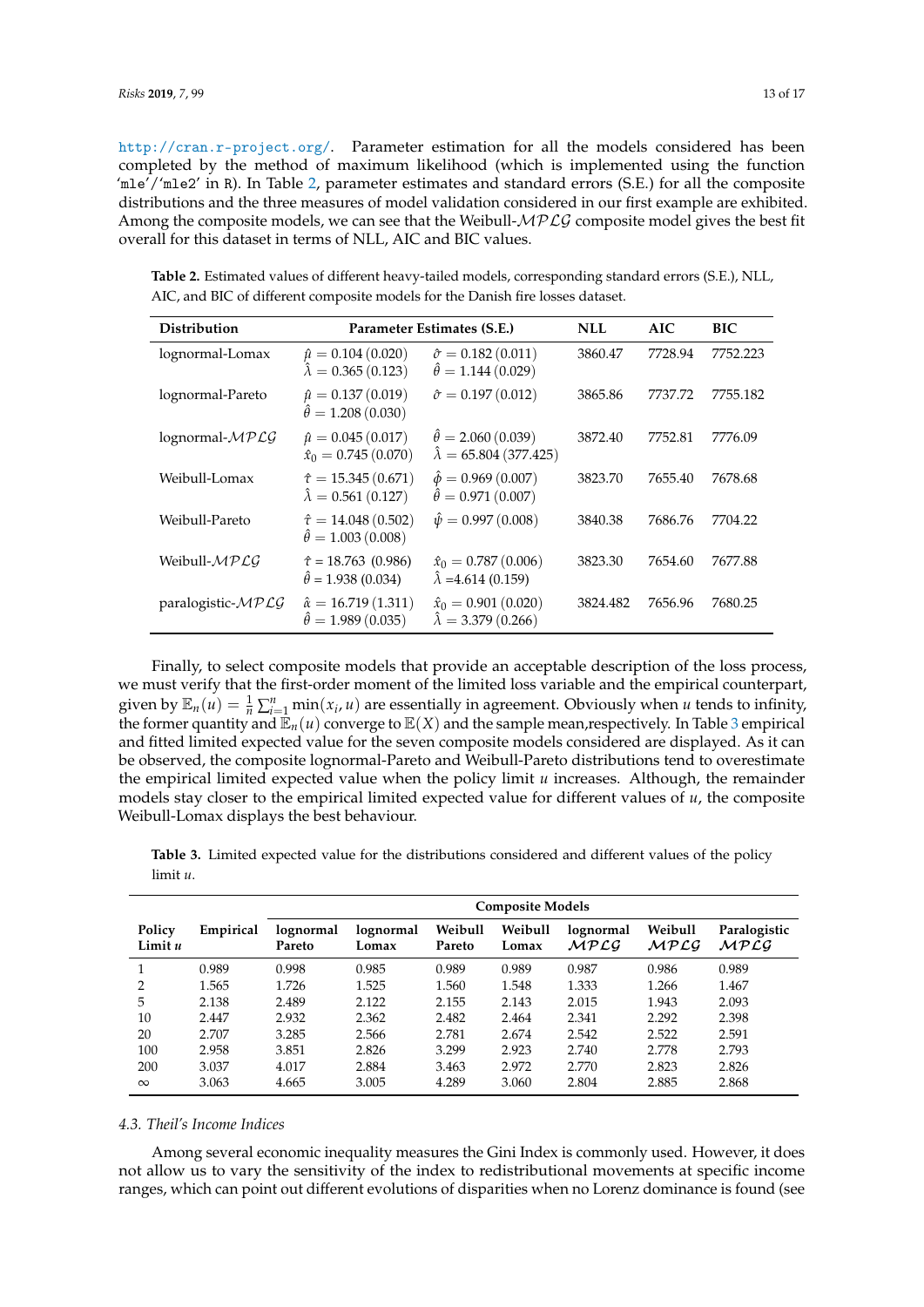[Sarabia and Castillo](#page-15-16) [2005\)](#page-15-16). [Yitzhaki](#page-16-1) [\(1983\)](#page-16-1) further generalized this index which is sensitive to changes in the right tail of the distribution as the parameter increases. The two limiting cases of this family of inequality measures, known as Theils's Indices  $(T_1$  and  $T_0$ ), corresponding to the Theil entropy index (TEI) and the mean log deviation (MLD), are defined by

$$
T_1(X) = -\mathbb{E}\left(\log \frac{X}{\mu}\right)
$$
 and  $T_2(X) = \mathbb{E}\left(\frac{X}{\mu}\log \frac{X}{\mu}\right)$ .

**Proposition 5.** *The* TEI *and* MLD *indices for a rv X that follows the*  $MPLG(\theta, \lambda, x_0)$  *distribution are provided by*

$$
T_1(X) = -\frac{\theta + 2\lambda}{\theta(\theta + \lambda)} + \log\left(\frac{\theta^2(\theta + \lambda - 1)}{(\theta - 1)^2(\theta + \lambda)}\right), \quad \theta > 1
$$

*and*

$$
T_2(X) = \frac{2}{\theta - 1} - \frac{1}{\theta + \lambda - 1} - \log\left(\frac{\theta^2(\theta + \lambda - 1)}{(\theta - 1)^2(\theta + \lambda)}\right), \quad \theta > 1.
$$

**Proof.** The proof follows directly after some computation.  $\Box$ 

# **5. Conclusions**

In this paper, we have proposed a new heavy-tailed class of distribution, that is obtained by using an exponential transformation of the generalized Lindley distribution. This class generalizes both the classical Pareto model and a special case of the loggamma distribution. Some of its most relevant statistical properties were examined. The model is very flexible since it allows for closed-form expressions for many results related to insurance. Besides, as the mode of this new model can be written in closed-form, composite models based on this distribution can be easily derived. The numerical illustrations reveal that the mixture Pareto-loggamma distribution provides a good fit to loss data, and it is a competitive model with other existing heavy-tailed distributions in the literature.

**Author Contributions:** The authors contributed equally to this work.

**Funding:** This research received no external funding.

**Conflicts of Interest:** The authors declare no conflict of interest.

# <span id="page-13-0"></span>**Appendix A**

**Expression [\(1\)](#page-1-1) is a genuine pdf:**

$$
f_X(x|\theta, \lambda, x_0) = \frac{\theta}{\theta + \lambda} \frac{\theta}{x} \left(\frac{x}{x_0}\right)^{-\theta} + \frac{\lambda}{\theta + \lambda} \frac{\theta^2}{x} \left(\frac{x}{x_0}\right)^{-\theta} \log\left(\frac{x}{x_0}\right)
$$
  

$$
= \frac{\theta}{\theta + \lambda} \theta \frac{x_0^{\theta}}{x^{\theta + 1}} + \frac{\lambda}{\theta + \lambda} \frac{\theta^2}{x_0} \left(\frac{x}{x_0}\right)^{-(\theta + 1)} \log\left(\frac{x}{x_0}\right)
$$
  

$$
= \frac{\theta}{\theta + \lambda} g_1(x) + \frac{\lambda}{\theta + \lambda} g_2(x),
$$

where  $g_1(x)$  and  $g_2(x)$  are the densities of the Pareto and loggamma distribution respectively.

**Proof of Proposition 1.** Let  $X_i$  be a  $\mathcal{MPLG}$  rv's with parameter  $(\theta_i, \lambda_i, x_{0i})$ ,  $i = 1, 2$ . Then

<span id="page-13-1"></span>
$$
\frac{d}{dx}\log\frac{f_{X_1}(x)}{f_{X_2}(x)} = \frac{\lambda_1}{x\left(1 + \lambda_1\log\left(\frac{x}{x_{01}}\right)\right)} - \frac{\lambda_2}{x\left(1 + \lambda_2\log\left(\frac{x}{x_{02}}\right)\right)} - \frac{\theta_1}{x} + \frac{\theta_2}{x}
$$
(A1)

it is easy to see that, if  $x_{01} = x_{02}$ , [\(A1\)](#page-13-1) is negative when  $\theta_1 \ge \theta_2$  and  $\lambda_1 \le \lambda_2$  which implies that *X*<sub>1</sub>  $\leq$ <sub>*lr*</sub> *X*<sub>2</sub>. Further note that, when  $\theta_1 = \theta_2$  and  $\lambda_1 = \lambda_2$ , [\(A1\)](#page-13-1) is negative when  $x_{01} \leq x_{02}$  and therefore *X*<sup>1</sup> ≤*lr X*<sup>2</sup>. The other results follows from [\(9\)](#page-4-1).  $□$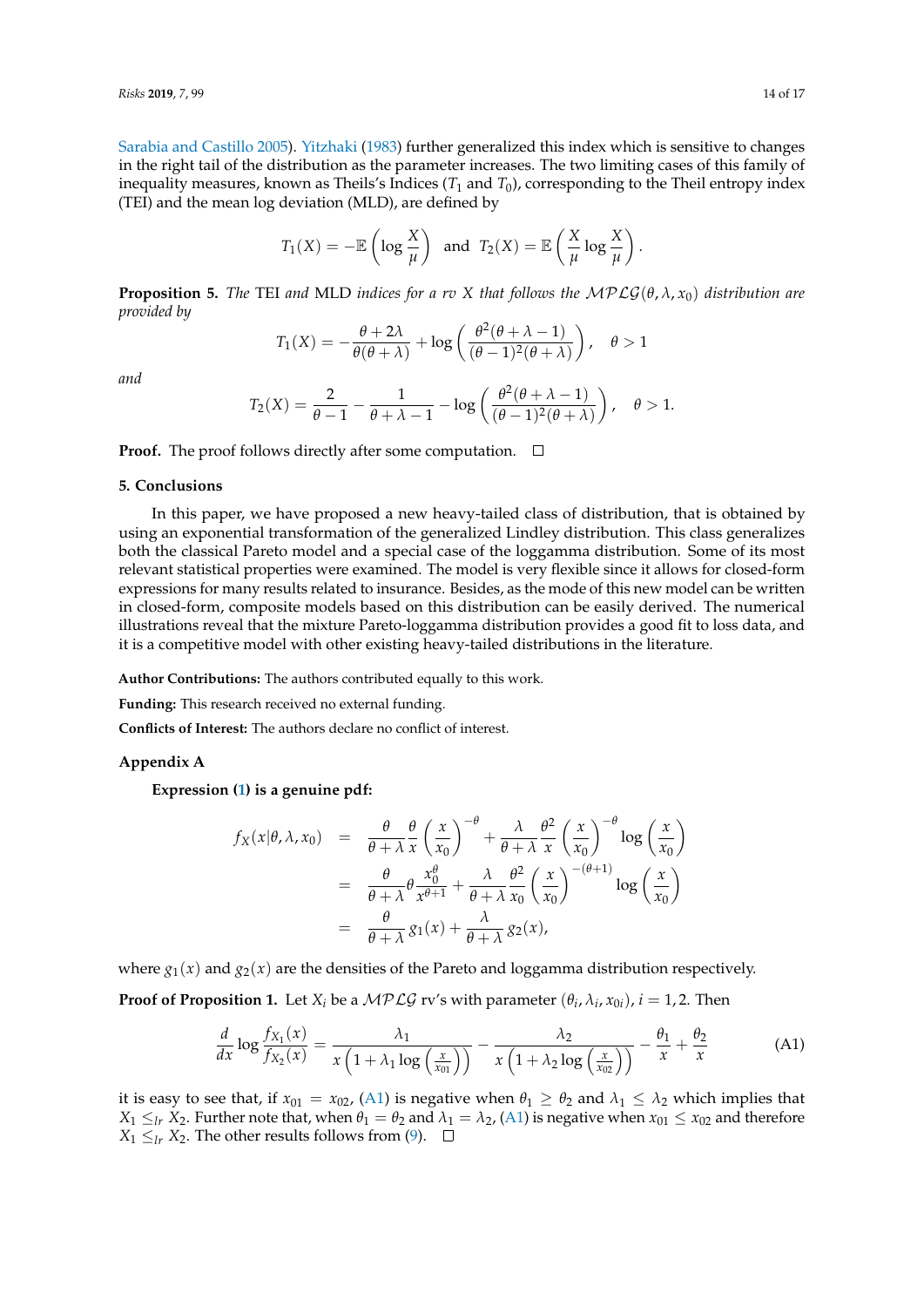**Proof of Proposition 2.** By assuming  $p = \log \left( \frac{x}{x_0} \right)$ , the cdf can be written as

$$
F_X(x) = 1 - \frac{(\theta + \lambda + \theta \lambda p)}{\theta + \lambda} \exp{\{-\theta p\}},
$$

for fixed  $\theta$ ,  $\lambda > 0$  and  $\delta \in (0,1)$ , the  $\delta$ th quantile function is obtained by solving  $F_X(x) = \delta$ . By re-arranging the above, we obtain

<span id="page-14-0"></span>
$$
(1 - \delta)(\theta + \lambda) = (\theta + \lambda + \theta \lambda p) \exp{-\theta p}
$$
 (A2)

Now, by multiplying both sides of [\(A2\)](#page-14-0) by − exp {−(*θ* + *λ*)/*λ*}, we obtain

<span id="page-14-1"></span>
$$
-\left(\frac{\theta+\lambda}{\lambda}+\theta p\right)\exp\left\{-\left(\frac{\theta+\lambda}{\lambda}+\theta p\right)\right\}=-\frac{(1-\delta)(\theta+\lambda)}{\lambda}\exp\left\{-\frac{\theta+\lambda}{\lambda}\right\}.
$$
 (A3)

From expression [\(A3\)](#page-14-1), we see that  $-\left(\frac{\theta+\lambda}{\lambda}+\theta p\right)$  is the Lambert-W function of real argument  $-\frac{(1-\delta)(\theta+\lambda)}{\lambda}$  $\frac{\partial (\theta + \lambda)}{\partial \lambda}$  exp  $\left\{ - \frac{\theta + \lambda}{\lambda} \right\}$  . Thus, we have

$$
W\left(-\frac{(1-\delta)(\theta+\lambda)}{\lambda}\exp\left\{-\frac{\theta+\lambda}{\lambda}\right\}\right) = -\left(\frac{\theta+\lambda}{\lambda}+\theta p\right).
$$
 (A4)

Moreover, for any  $\theta$ ,  $\lambda > 0$ , it is immediate that  $\frac{\theta + \lambda}{\lambda} + \theta p > 1$ , and it can also be checked that  $-\frac{(1-\delta)(\theta+\lambda)}{\lambda}$  $\frac{\rho(\theta+\lambda)}{\lambda}$  exp  $\left\{-\frac{\theta+\lambda}{\lambda}\right\}\in(-1/e,0)$  since  $\delta\in(0,1).$  Therefore, by taking into account the properties of the negative branch of the Lambert-W function, we deduce the following

$$
W_{-1}\left(-\frac{(1-\delta)(\theta+\lambda)}{\lambda}\exp\left\{-\frac{\theta+\lambda}{\lambda}\right\}\right)=-\left(\frac{\theta+\lambda}{\lambda}+\theta p\right).
$$

Again, substituting  $p = \log\left(\frac{x}{x_0}\right)$ , and solving for *x*, we obtain

$$
VaR_{\delta}(X) = x_0 \exp \left\{-\frac{\theta + \lambda}{\theta \lambda} - \frac{1}{\theta}W_{-1}\left(-\frac{(1-\delta)(\theta + \lambda).\exp\left\{-\frac{\theta + \lambda}{\lambda}\right\}}{\lambda}\right)\right\}.
$$

This completes the proof of Proposition 2.  $\Box$ 

**Proof of Proposition 3.** Let *X* follows  $MPLG(\theta, \lambda, x_0)$ . Then, the  $TVaR_\delta(X)$  is defined as

$$
\text{TVaR}_{\delta}(X) = \frac{1}{1-\delta} \int_{\delta}^{1} \text{VaR}_{z}(X) dz,
$$

substituting the value  $VaR_{z}(X)$  from [\(18\)](#page-9-0), we get

$$
\text{TVaR}_{\delta}(X) = \frac{1}{1-\delta} \int_{\delta}^{1} x_0 \exp\left\{-\frac{\theta+\lambda}{\theta\lambda} - \frac{1}{\theta} W_{-1}\left(-\frac{(1-z)\exp\left\{-\frac{\theta+\lambda}{\lambda}\right\}(\theta+\lambda)}{\lambda}\right)\right\} dz
$$
  
=  $\frac{x_0}{1-\delta} \exp\left\{-\frac{(\theta+\lambda)(1-\theta)}{\theta\lambda}\right\} \int_{\delta}^{1} \exp\left\{-\frac{1}{\theta} W_{-1}\left(-\frac{(1-z)\exp\left\{-\frac{\theta+\lambda}{\lambda}\right\}(\theta+\lambda)}{\lambda}\right)\right\} dz$ .

Now, by denoting  $-\frac{(1-z)e^{-\frac{\theta}{\lambda}-1}(\theta+\lambda)}{\lambda} = u$ , we get

$$
\text{TVaR}_{\delta}(X) = -\frac{x_0 \lambda}{1-\delta} \exp \left\{-\frac{(\theta + \lambda)(1-\theta)}{\theta \lambda}\right\} \int_0^{\delta'} \exp \left\{-\frac{1}{\theta} W_{-1}(u)\right\} du,
$$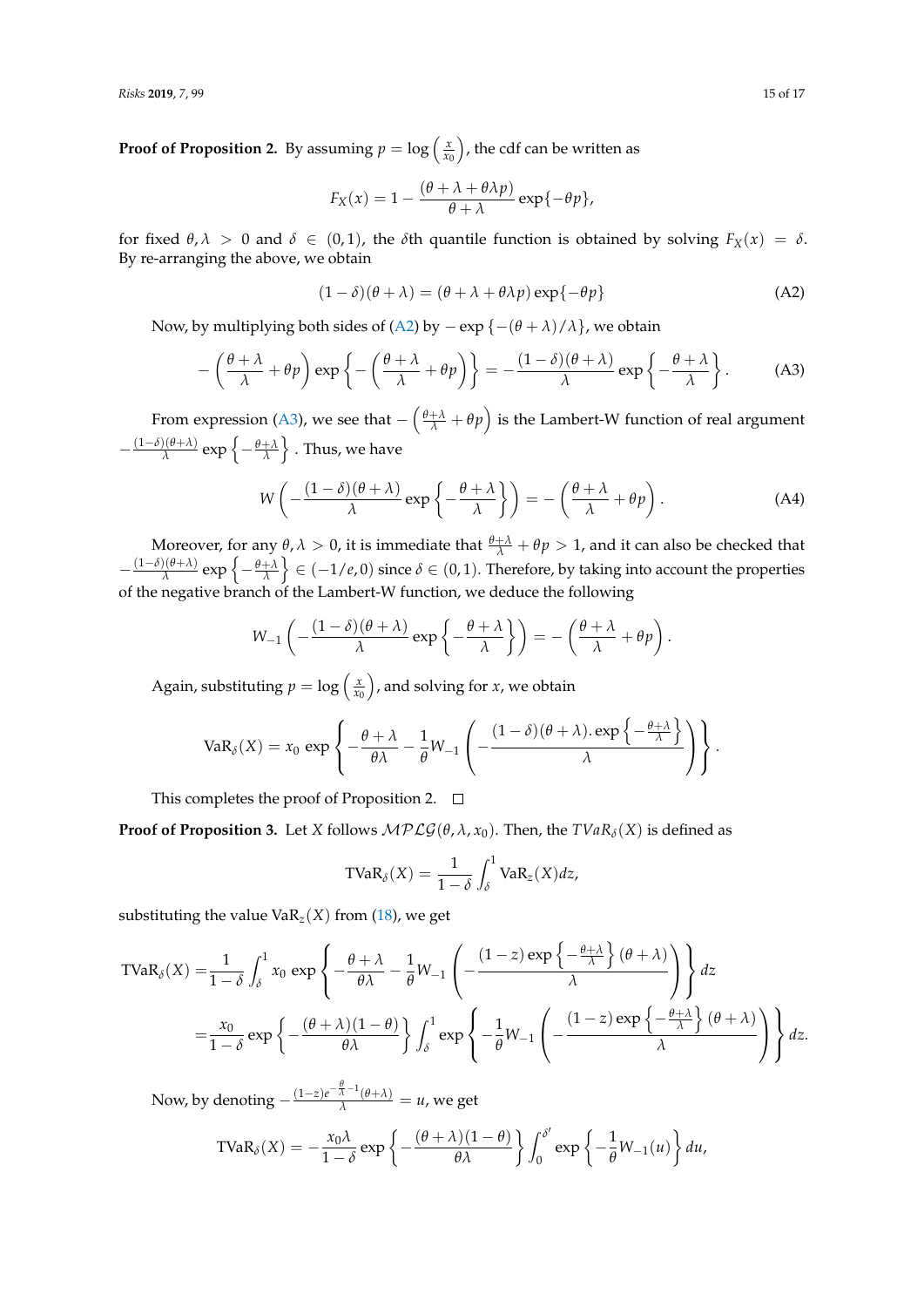where  $\delta' = -\frac{(1-\delta)e^{-\frac{\theta}{\lambda}-1}(\theta+\lambda)}{\lambda}$  $\frac{\partial}{\partial \lambda}$  ( $\theta + \lambda$ ). By letting  $W_{-1}(u) = t$ , it gives  $t \exp\{t\} = u$ , and  $du = \exp\{t\}$   $(t + 1) dt$ , then we have

$$
\text{TVaR}_{\delta}(X) = -\frac{x_0 \lambda}{1 - \delta} \exp\left\{-\frac{(\theta + \lambda)(1 - \theta)}{\theta \lambda}\right\} \int_0^{W_{-1}(\delta')} \exp\left\{-\left(\frac{1}{\theta} - 1\right)\right\} (1 + t) dt
$$

$$
= \frac{1}{(1 - \delta)} \frac{\lambda x_0 \theta \exp\left\{-\frac{(1 - \theta)(\theta + \lambda)}{\theta \lambda}\right\}}{(1 - \theta)^2 (\theta + \lambda)}
$$

$$
\times \left((1 + (1 - \theta) \mathcal{K}(\delta; \theta, \lambda)) \exp\left\{-\frac{(1 - \theta) \mathcal{K}(\delta; \theta, \lambda)}{\theta}\right\} - 1\right),
$$

where  $\mathcal{K}(\delta; \theta, \lambda) = W_{-1} \left( - \frac{(1-\delta) \exp\left\{-\frac{\theta + \lambda}{\lambda}\right\}(\theta + \lambda)}{\lambda} \right)$ . Hence the proposition.

## **References**

<span id="page-15-13"></span>Acerbi, Carlo, Dirk Tasche. 2002. On the coherence of expected shortfall. *Journal of Banking & Finance* 26: 1487–503.

- <span id="page-15-7"></span>Bakar, Shaiful A., Nor A. Hamzah, Mastoureh Maghsoudi, and Saralees Nadarajah. 2015. Modeling loss data using composite models. *Insurance: Mathematics and Economics* 61: 146–54.
- <span id="page-15-8"></span>Calderín-Ojeda, Enrique, and Chun F. Kwok. 2016. Modeling Claims Data with Composite Stoppa Models. *Scandinavian Actuarial Journal* 9: 817–36.
- <span id="page-15-5"></span>Cooray, Kahadawala, and Malwane M. A. Ananda. 2005. Modeling actuarial data with a composite lognormal–Pareto model. *Scandinavian Actuarial Journal* 5: 321–34.
- <span id="page-15-14"></span>De Jong, Piet, and Heller Gillian H. 2008. *Generalized linear models for insurance data*. International series on actuarial science. Cambridge. Cambridge University Press.
- <span id="page-15-9"></span>Ghitany, Mohamed E., Barbra Atieh, and Saralees Nadarajah. 2008. Lindley distribution and its application. *Mathematics and Computers in Simulation* 78: 493–506.
- <span id="page-15-3"></span>Ghitany, Mohamed E., Emilio Gómez-Déniz, and Saralees Nadarajah. 2018. A new generalization of the Pareto distribution and its application to insurance data. *Journal of Risk and Financial Management* 11: 10. doi:10.3390/jrfm11010010.
- <span id="page-15-4"></span>Gómez-Déniz, Emilio, and Enrique Calderín-Ojeda. 2014. A Suitable Alternative to the Pareto Distribution. *Hacettepe Journal of Mathematics and Statistics* 43: 843–60.
- <span id="page-15-2"></span>Gómez-Déniz, Emilio, and Enrique Calderín-Ojeda. 2015. Modeling insurance data with the Pareto ArcTan distribution. *Astin Bulletin* 45: 639–60.
- <span id="page-15-15"></span>Hogg, Robert V., and Stuart A. Klugman. 2009. *Loss Distributions*. Vol. 249 of Wiley Series in Probability and Statistics. New York: Wiley.
- <span id="page-15-12"></span>Klugman, Stuart A., Harry H. Panjer, and Gordon E. Willmot. 2012. *Loss Models: From Data to Decisions*, 4th ed. Wiley Series in Probability and Statistics. Hoboken: John Wiley and Sons, Inc.
- <span id="page-15-16"></span>Sarabia, José M., and Enrique Castillo. 2005. About a class of max–stable families with applications to income distributions. *Metron* LXIII: 505–27.
- <span id="page-15-1"></span>Sarabia, José M., and Faustino Prieto. 2009. The Pareto-positive stable distribution: A new descriptive model for city size data. *Physica A* 388: 4179–91.
- <span id="page-15-6"></span>Scollnik, David P. M. 2007. On Composite Lognormal-Pareto Models. *Scandinavian Actuarial Journal* 1: 20–33.
- <span id="page-15-10"></span>Shaked, Moshe, and J. George Shanthikumar. 2007. *Stochastic Orders*. Springer Science and Business Media. Springer-Verlag New York.
- <span id="page-15-0"></span>Stoppa, Gabriele 1990. Proprieta` campionarie di un nuovo modello Pareto generalizzato. In *Atti XXXV Riunione Scientifica della Societa Italiana di Statistica* ` . Padova: Cedam, pp. 137–44.
- <span id="page-15-11"></span>Su, Chun, and Qihe H. Tang. 2003. Characterizations on heavy-tailed distributions by means of hazard rate. *Acta Mathematicae Applicatae Sinica* 19: 135–42.